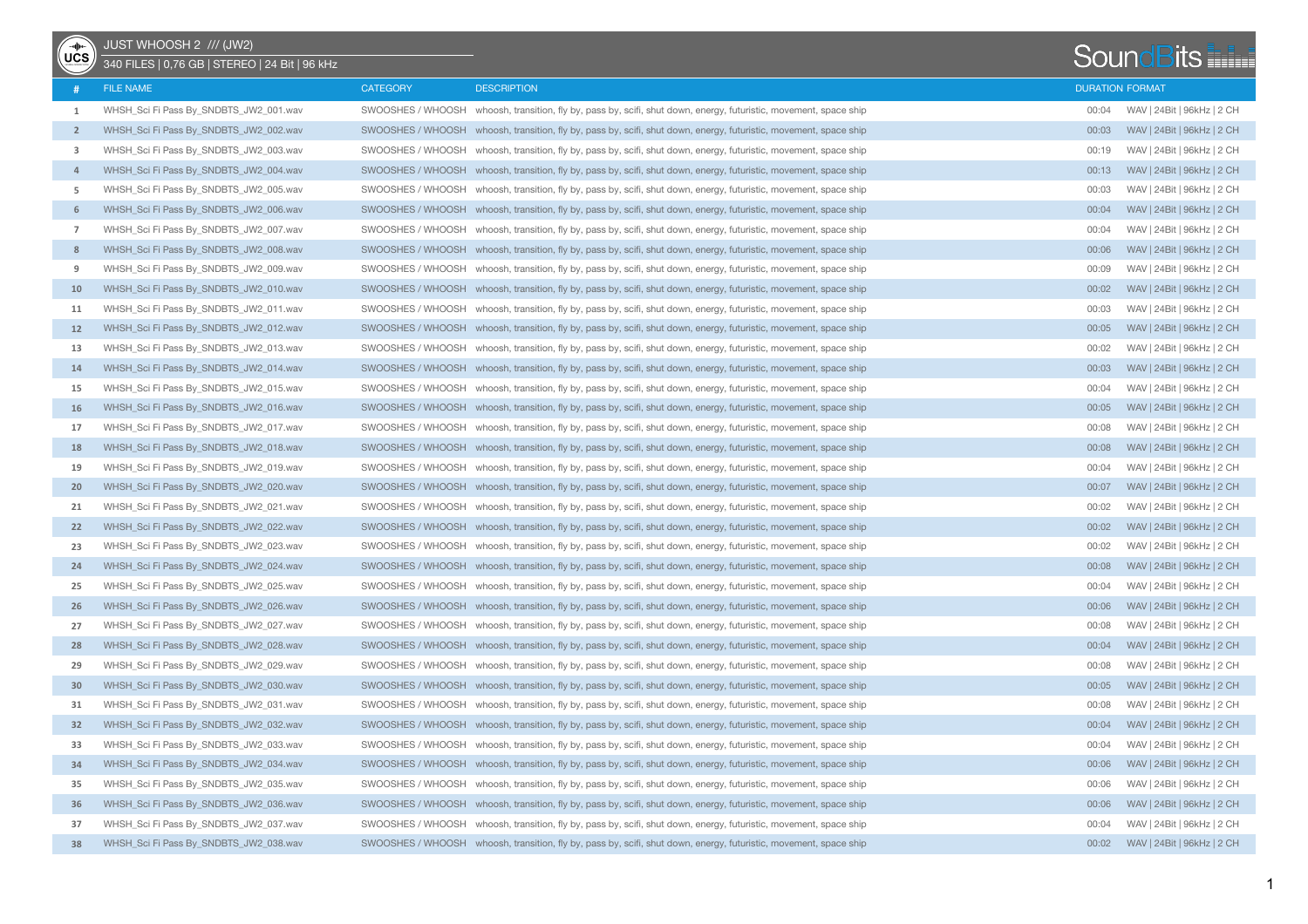| ⊸⊪∼ | JUST WHOOSH 2 /// (JW2)                        |                   |                                                                                                                   |       |                            |
|-----|------------------------------------------------|-------------------|-------------------------------------------------------------------------------------------------------------------|-------|----------------------------|
| UCS | 340 FILES   0,76 GB   STEREO   24 Bit   96 kHz |                   |                                                                                                                   |       | <b>SoundBits</b>           |
|     | <b>FILE NAME</b>                               | <b>CATEGORY</b>   | <b>DESCRIPTION</b>                                                                                                |       | <b>DURATION FORMAT</b>     |
| 39  | WHSH_Sci Fi Pass By_SNDBTS_JW2_039.wav         |                   | SWOOSHES / WHOOSH whoosh, transition, fly by, pass by, scifi, shut down, energy, futuristic, movement, space ship | 00:02 | WAV   24Bit   96kHz   2 CH |
| 40  | WHSH_Sci Fi Pass By_SNDBTS_JW2_040.wav         |                   | SWOOSHES / WHOOSH whoosh, transition, fly by, pass by, scifi, shut down, energy, futuristic, movement, space ship | 00:02 | WAV   24Bit   96kHz   2 CH |
| 41  | WHSH_Sci Fi Pass By_SNDBTS_JW2_041.wav         |                   | SWOOSHES / WHOOSH whoosh, transition, fly by, pass by, scifi, shut down, energy, futuristic, movement, space ship | 00:03 | WAV   24Bit   96kHz   2 CH |
| 42  | WHSH_Sci Fi Pass By_SNDBTS_JW2_042.wav         |                   | SWOOSHES / WHOOSH whoosh, transition, fly by, pass by, scifi, shut down, energy, futuristic, movement, space ship | 00:02 | WAV   24Bit   96kHz   2 CH |
| 43  | WHSH Sci Fi Pass By SNDBTS JW2 043.wav         | SWOOSHES / WHOOSH | whoosh, transition, fly by, pass by, scifi, shut down, energy, futuristic, movement, space ship                   | 00:03 | WAV   24Bit   96kHz   2 CH |
| 44  | WHSH_Sci Fi Pass By_SNDBTS_JW2_044.wav         |                   | SWOOSHES / WHOOSH whoosh, transition, fly by, pass by, scifi, shut down, energy, futuristic, movement, space ship | 00:04 | WAV   24Bit   96kHz   2 CH |
| 45  | WHSH_Sci Fi Pass By_SNDBTS_JW2_045.wav         |                   | SWOOSHES / WHOOSH whoosh, transition, fly by, pass by, scifi, shut down, energy, futuristic, movement, space ship | 00:05 | WAV   24Bit   96kHz   2 CH |
| 46  | WHSH_Sci Fi Pass By_SNDBTS_JW2_046.wav         |                   | SWOOSHES / WHOOSH whoosh, transition, fly by, pass by, scifi, shut down, energy, futuristic, movement, space ship | 00:05 | WAV   24Bit   96kHz   2 CH |
| 47  | WHSH_Sci Fi Pass By_SNDBTS_JW2_047.wav         |                   | SWOOSHES / WHOOSH whoosh, transition, fly by, pass by, scifi, shut down, energy, futuristic, movement, space ship | 00:04 | WAV   24Bit   96kHz   2 CH |
| 48  | WHSH_Sci Fi Pass By_SNDBTS_JW2_048.wav         |                   | SWOOSHES / WHOOSH whoosh, transition, fly by, pass by, scifi, shut down, energy, futuristic, movement, space ship | 00:06 | WAV   24Bit   96kHz   2 CH |
| 49  | WHSH_Sci Fi Pass By_SNDBTS_JW2_049.wav         |                   | SWOOSHES / WHOOSH whoosh, transition, fly by, pass by, scifi, shut down, energy, futuristic, movement, space ship | 00:05 | WAV   24Bit   96kHz   2 CH |
| 50  | WHSH_Sci Fi Pass By_SNDBTS_JW2_050.wav         |                   | SWOOSHES / WHOOSH whoosh, transition, fly by, pass by, scifi, shut down, energy, futuristic, movement, space ship | 00:05 | WAV   24Bit   96kHz   2 CH |
| 51  | WHSH_Sci Fi Pass By_SNDBTS_JW2_051.wav         |                   | SWOOSHES / WHOOSH whoosh, transition, fly by, pass by, scifi, shut down, energy, futuristic, movement, space ship | 00:05 | WAV   24Bit   96kHz   2 CH |
| 52  | WHSH_Sci Fi Pass By_SNDBTS_JW2_052.wav         |                   | SWOOSHES / WHOOSH whoosh, transition, fly by, pass by, scifi, shut down, energy, futuristic, movement, space ship | 00:05 | WAV   24Bit   96kHz   2 CH |
| 53  | WHSH_Sci Fi Pass By_SNDBTS_JW2_053.wav         |                   | SWOOSHES / WHOOSH whoosh, transition, fly by, pass by, scifi, shut down, energy, futuristic, movement, space ship | 00:06 | WAV   24Bit   96kHz   2 CH |
| 54  | WHSH_Sci Fi Pass By_SNDBTS_JW2_054.wav         |                   | SWOOSHES / WHOOSH whoosh, transition, fly by, pass by, scifi, shut down, energy, futuristic, movement, space ship | 00:04 | WAV   24Bit   96kHz   2 CH |
| 55  | WHSH_Sci Fi Pass By_SNDBTS_JW2_055.wav         |                   | SWOOSHES / WHOOSH whoosh, transition, fly by, pass by, scifi, shut down, energy, futuristic, movement, space ship | 00:03 | WAV   24Bit   96kHz   2 CH |
| 56  | WHSH_Sci Fi Pass By_SNDBTS_JW2_056.wav         |                   | SWOOSHES / WHOOSH whoosh, transition, fly by, pass by, scifi, shut down, energy, futuristic, movement, space ship | 00:02 | WAV   24Bit   96kHz   2 CH |
| 57  | WHSH_Sci Fi Pass By_SNDBTS_JW2_057.wav         |                   | SWOOSHES / WHOOSH whoosh, transition, fly by, pass by, scifi, shut down, energy, futuristic, movement, space ship | 00:04 | WAV   24Bit   96kHz   2 CH |
| 58  | WHSH_Sci Fi Pass By_SNDBTS_JW2_058.wav         |                   | SWOOSHES / WHOOSH whoosh, transition, fly by, pass by, scifi, shut down, energy, futuristic, movement, space ship | 00:04 | WAV   24Bit   96kHz   2 CH |
| 59  | WHSH_Sci Fi Pass By_SNDBTS_JW2_059.wav         | SWOOSHES / WHOOSH | whoosh, transition, fly by, pass by, scifi, shut down, energy, futuristic, movement, space ship                   | 00:03 | WAV   24Bit   96kHz   2 CH |
| 60  | WHSH_Sci Fi Pass By_SNDBTS_JW2_060.wav         |                   | SWOOSHES / WHOOSH whoosh, transition, fly by, pass by, scifi, shut down, energy, futuristic, movement, space ship | 00:04 | WAV   24Bit   96kHz   2 CH |
| 61  | WHSH_Sci Fi Pass By_SNDBTS_JW2_061.wav         |                   | SWOOSHES / WHOOSH whoosh, transition, fly by, pass by, scifi, shut down, energy, futuristic, movement, space ship | 00:03 | WAV   24Bit   96kHz   2 CH |
| 62  | WHSH_Sci Fi Pass By_SNDBTS_JW2_062.wav         |                   | SWOOSHES / WHOOSH whoosh, transition, fly by, pass by, scifi, shut down, energy, futuristic, movement, space ship | 00:03 | WAV   24Bit   96kHz   2 CH |
| 63  | WHSH_Sci Fi Pass By_SNDBTS_JW2_063.wav         |                   | SWOOSHES / WHOOSH whoosh, transition, fly by, pass by, scifi, shut down, energy, futuristic, movement, space ship | 00:03 | WAV   24Bit   96kHz   2 CH |
| 64  | WHSH_Sci Fi Pass By_SNDBTS_JW2_064.wav         |                   | SWOOSHES / WHOOSH whoosh, transition, fly by, pass by, scifi, shut down, energy, futuristic, movement, space ship | 00:03 | WAV   24Bit   96kHz   2 CH |
| 65  | WHSH_Sci Fi Pass By_SNDBTS_JW2_065.wav         |                   | SWOOSHES / WHOOSH whoosh, transition, fly by, pass by, scifi, shut down, energy, futuristic, movement, space ship | 00:03 | WAV   24Bit   96kHz   2 CH |
| 66  | WHSH_Sci Fi Pass By_SNDBTS_JW2_066.wav         |                   | SWOOSHES / WHOOSH whoosh, transition, fly by, pass by, scifi, shut down, energy, futuristic, movement, space ship | 00:03 | WAV   24Bit   96kHz   2 CH |
| 67  | WHSH_Sci Fi Pass By_SNDBTS_JW2_067.wav         |                   | SWOOSHES / WHOOSH whoosh, transition, fly by, pass by, scifi, shut down, energy, futuristic, movement, space ship | 00:03 | WAV   24Bit   96kHz   2 CH |
| 68  | WHSH_Sci Fi Pass By_SNDBTS_JW2_068.wav         |                   | SWOOSHES / WHOOSH whoosh, transition, fly by, pass by, scifi, shut down, energy, futuristic, movement, space ship | 00:01 | WAV   24Bit   96kHz   2 CH |
| 69  | WHSH_Sci Fi Pass By_SNDBTS_JW2_069.wav         |                   | SWOOSHES / WHOOSH whoosh, transition, fly by, pass by, scifi, shut down, energy, futuristic, movement, space ship | 00:01 | WAV   24Bit   96kHz   2 CH |
| 70  | WHSH Sci Fi Pass By SNDBTS JW2 070.wav         |                   | SWOOSHES / WHOOSH whoosh, transition, fly by, pass by, scifi, shut down, energy, futuristic, movement, space ship | 00:01 | WAV   24Bit   96kHz   2 CH |
| 71  | WHSH_Sci Fi Pass By_SNDBTS_JW2_071.wav         |                   | SWOOSHES / WHOOSH whoosh, transition, fly by, pass by, scifi, shut down, energy, futuristic, movement, space ship | 00:02 | WAV   24Bit   96kHz   2 CH |
| 72  | WHSH_Sci Fi Pass By_SNDBTS_JW2_072.wav         |                   | SWOOSHES / WHOOSH whoosh, transition, fly by, pass by, scifi, shut down, energy, futuristic, movement, space ship | 00:01 | WAV   24Bit   96kHz   2 CH |
| 73  | WHSH_Sci Fi Pass By_SNDBTS_JW2_073.wav         |                   | SWOOSHES / WHOOSH whoosh, transition, fly by, pass by, scifi, shut down, energy, futuristic, movement, space ship | 00:03 | WAV   24Bit   96kHz   2 CH |
| -74 | WHSH_Sci Fi Pass By_SNDBTS_JW2_074.wav         |                   | SWOOSHES / WHOOSH whoosh, transition, fly by, pass by, scifi, shut down, energy, futuristic, movement, space ship | 00:02 | WAV   24Bit   96kHz   2 CH |
| 75  | WHSH_Sci Fi Pass By_SNDBTS_JW2_075.wav         |                   | SWOOSHES / WHOOSH whoosh, transition, fly by, pass by, scifi, shut down, energy, futuristic, movement, space ship | 00:03 | WAV   24Bit   96kHz   2 CH |
| 76  | WHSH_Sci Fi Pass By_SNDBTS_JW2_076.wav         |                   | SWOOSHES / WHOOSH whoosh, transition, fly by, pass by, scifi, shut down, energy, futuristic, movement, space ship | 00:01 | WAV   24Bit   96kHz   2 CH |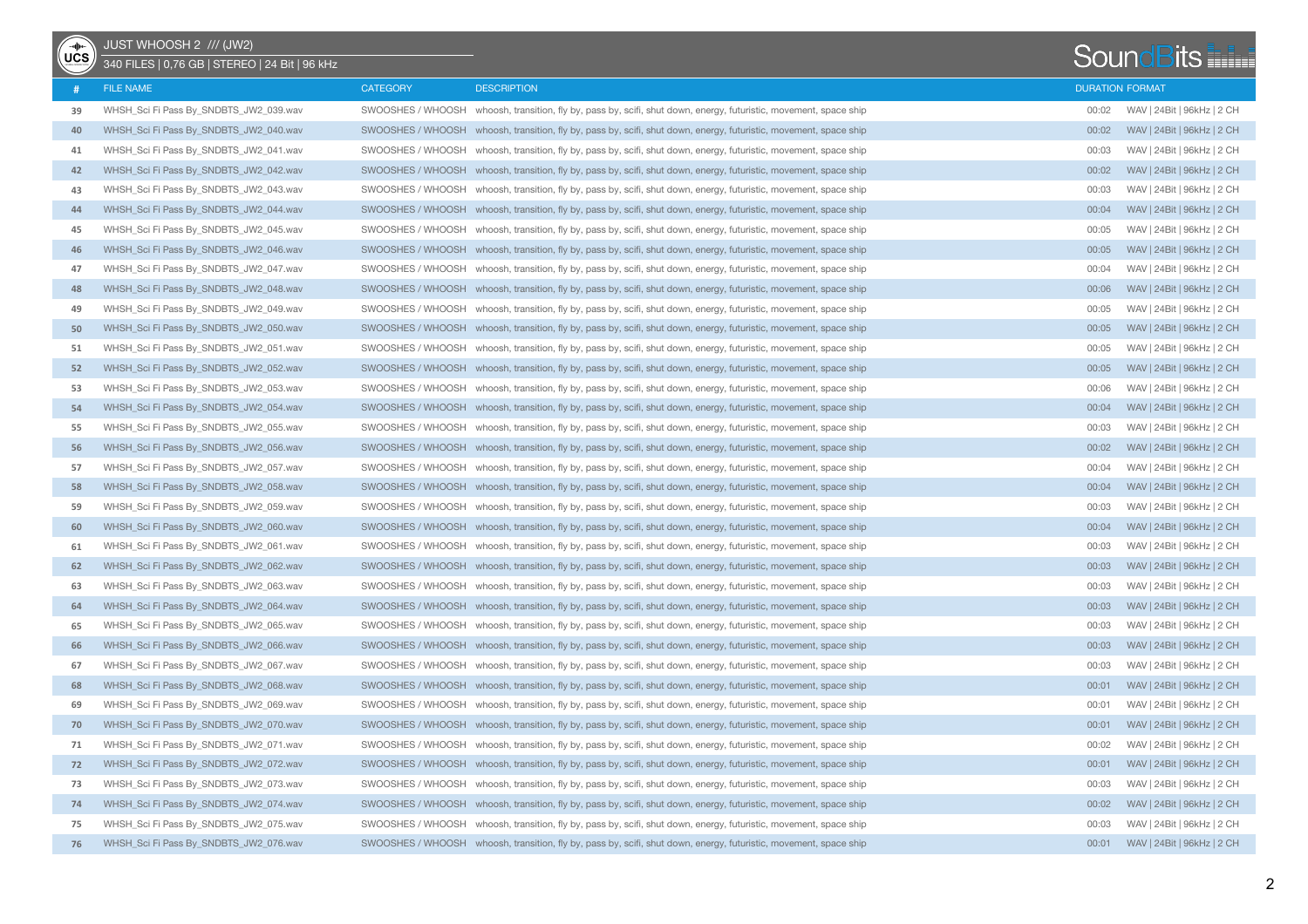| $\overline{\mathsf{UCS}}$ | JUST WHOOSH 2 /// (JW2)<br>340 FILES   0,76 GB   STEREO   24 Bit   96 kHz |                   |                                                                                                                   |       | <b>SoundBits</b>           |
|---------------------------|---------------------------------------------------------------------------|-------------------|-------------------------------------------------------------------------------------------------------------------|-------|----------------------------|
|                           | <b>FILE NAME</b>                                                          | <b>CATEGORY</b>   | <b>DESCRIPTION</b>                                                                                                |       | <b>DURATION FORMAT</b>     |
| 77                        | WHSH_Sci Fi Pass By_SNDBTS_JW2_077.wav                                    |                   | SWOOSHES / WHOOSH whoosh, transition, fly by, pass by, scifi, shut down, energy, futuristic, movement, space ship | 00:02 | WAV   24Bit   96kHz   2 CH |
| 78                        | WHSH_Sci Fi Pass By_SNDBTS_JW2_078.wav                                    |                   | SWOOSHES / WHOOSH whoosh, transition, fly by, pass by, scifi, shut down, energy, futuristic, movement, space ship | 00:02 | WAV   24Bit   96kHz   2 CH |
| 79                        | WHSH_Sci Fi Pass By_SNDBTS_JW2_079.wav                                    |                   | SWOOSHES / WHOOSH whoosh, transition, fly by, pass by, scifi, shut down, energy, futuristic, movement, space ship | 00:03 | WAV   24Bit   96kHz   2 CH |
| 80                        | WHSH_Sci Fi Pass By_SNDBTS_JW2_080.wav                                    |                   | SWOOSHES / WHOOSH whoosh, transition, fly by, pass by, scifi, shut down, energy, futuristic, movement, space ship | 00:04 | WAV   24Bit   96kHz   2 CH |
| 81                        | WHSH_Sci Fi Pass By_SNDBTS_JW2_081.wav                                    | SWOOSHES / WHOOSH | whoosh, transition, fly by, pass by, scifi, shut down, energy, futuristic, movement, space ship                   | 00:03 | WAV   24Bit   96kHz   2 CH |
| 82                        | WHSH_Sci Fi Pass By_SNDBTS_JW2_082.wav                                    |                   | SWOOSHES / WHOOSH whoosh, transition, fly by, pass by, scifi, shut down, energy, futuristic, movement, space ship | 00:01 | WAV   24Bit   96kHz   2 CH |
| 83                        | WHSH_Sci Fi Pass By_SNDBTS_JW2_083.wav                                    |                   | SWOOSHES / WHOOSH whoosh, transition, fly by, pass by, scifi, shut down, energy, futuristic, movement, space ship | 00:02 | WAV   24Bit   96kHz   2 CH |
| 84                        | WHSH_Sci Fi Pass By_SNDBTS_JW2_084.wav                                    |                   | SWOOSHES / WHOOSH whoosh, transition, fly by, pass by, scifi, shut down, energy, futuristic, movement, space ship | 00:05 | WAV   24Bit   96kHz   2 CH |
| 85                        | WHSH_Sci Fi Pass By_SNDBTS_JW2_085.wav                                    |                   | SWOOSHES / WHOOSH whoosh, transition, fly by, pass by, scifi, shut down, energy, futuristic, movement, space ship | 00:02 | WAV   24Bit   96kHz   2 CH |
| 86                        | WHSH_Sci Fi Pass By_SNDBTS_JW2_086.wav                                    |                   | SWOOSHES / WHOOSH whoosh, transition, fly by, pass by, scifi, shut down, energy, futuristic, movement, space ship | 00:06 | WAV   24Bit   96kHz   2 CH |
| 87                        | WHSH_Sci Fi Pass By_SNDBTS_JW2_087.wav                                    |                   | SWOOSHES / WHOOSH whoosh, transition, fly by, pass by, scifi, shut down, energy, futuristic, movement, space ship | 00:03 | WAV   24Bit   96kHz   2 CH |
| 88                        | WHSH_Sci Fi Pass By_SNDBTS_JW2_088.wav                                    |                   | SWOOSHES / WHOOSH whoosh, transition, fly by, pass by, scifi, shut down, energy, futuristic, movement, space ship | 00:09 | WAV   24Bit   96kHz   2 CH |
| 89                        | WHSH_Sci Fi Pass By_SNDBTS_JW2_089.wav                                    |                   | SWOOSHES / WHOOSH whoosh, transition, fly by, pass by, scifi, shut down, energy, futuristic, movement, space ship | 00:04 | WAV   24Bit   96kHz   2 CH |
| 90                        | WHSH_Sci Fi Pass By_SNDBTS_JW2_090.wav                                    |                   | SWOOSHES / WHOOSH whoosh, transition, fly by, pass by, scifi, shut down, energy, futuristic, movement, space ship | 00:05 | WAV   24Bit   96kHz   2 CH |
| 91                        | WHSH_Sci Fi Pass By_SNDBTS_JW2_091.wav                                    |                   | SWOOSHES / WHOOSH whoosh, transition, fly by, pass by, scifi, shut down, energy, futuristic, movement, space ship | 00:04 | WAV   24Bit   96kHz   2 CH |
| 92                        | WHSH_Sci Fi Pass By_SNDBTS_JW2_092.wav                                    |                   | SWOOSHES / WHOOSH whoosh, transition, fly by, pass by, scifi, shut down, energy, futuristic, movement, space ship | 00:02 | WAV   24Bit   96kHz   2 CH |
| 93                        | WHSH_Sci Fi Pass By_SNDBTS_JW2_093.wav                                    |                   | SWOOSHES / WHOOSH whoosh, transition, fly by, pass by, scifi, shut down, energy, futuristic, movement, space ship | 00:06 | WAV   24Bit   96kHz   2 CH |
| 94                        | WHSH Sci Fi Pass By SNDBTS JW2 094.wav                                    |                   | SWOOSHES / WHOOSH whoosh, transition, fly by, pass by, scifi, shut down, energy, futuristic, movement, space ship | 00:04 | WAV   24Bit   96kHz   2 CH |
| 95                        | WHSH_Sci Fi Pass By_SNDBTS_JW2_095.wav                                    |                   | SWOOSHES / WHOOSH whoosh, transition, fly by, pass by, scifi, shut down, energy, futuristic, movement, space ship | 00:02 | WAV   24Bit   96kHz   2 CH |
| 96                        | WHSH_Sci Fi Pass By_SNDBTS_JW2_096.wav                                    |                   | SWOOSHES / WHOOSH whoosh, transition, fly by, pass by, scifi, shut down, energy, futuristic, movement, space ship | 00:10 | WAV   24Bit   96kHz   2 CH |
| 97                        | WHSH_Sci Fi Pass By_SNDBTS_JW2_097.wav                                    | SWOOSHES / WHOOSH | whoosh, transition, fly by, pass by, scifi, shut down, energy, futuristic, movement, space ship                   | 00:04 | WAV   24Bit   96kHz   2 CH |
| 98                        | WHSH_Sci Fi Pass By_SNDBTS_JW2_098.wav                                    |                   | SWOOSHES / WHOOSH whoosh, transition, fly by, pass by, scifi, shut down, energy, futuristic, movement, space ship | 00:02 | WAV   24Bit   96kHz   2 CH |
| 99                        | WHSH_Sci Fi Pass By_SNDBTS_JW2_099.wav                                    |                   | SWOOSHES / WHOOSH whoosh, transition, fly by, pass by, scifi, shut down, energy, futuristic, movement, space ship | 00:03 | WAV   24Bit   96kHz   2 CH |
| 100                       | WHSH_Sci Fi Pass By_SNDBTS_JW2_100.wav                                    |                   | SWOOSHES / WHOOSH whoosh, transition, fly by, pass by, scifi, shut down, energy, futuristic, movement, space ship | 00:02 | WAV   24Bit   96kHz   2 CH |
| 101                       | WHSH_Sci Fi Pass By_SNDBTS_JW2_101.wav                                    |                   | SWOOSHES / WHOOSH whoosh, transition, fly by, pass by, scifi, shut down, energy, futuristic, movement, space ship | 00:09 | WAV   24Bit   96kHz   2 CH |
| 102                       | WHSH_Sci Fi Pass By_SNDBTS_JW2_102.wav                                    |                   | SWOOSHES / WHOOSH whoosh, transition, fly by, pass by, scifi, shut down, energy, futuristic, movement, space ship | 00:01 | WAV   24Bit   96kHz   2 CH |
| 103                       | WHSH_Sci Fi Pass By_SNDBTS_JW2_103.wav                                    |                   | SWOOSHES / WHOOSH whoosh, transition, fly by, pass by, scifi, shut down, energy, futuristic, movement, space ship | 00:04 | WAV   24Bit   96kHz   2 CH |
| 104                       | WHSH_Sci Fi Pass By_SNDBTS_JW2_104.wav                                    |                   | SWOOSHES / WHOOSH whoosh, transition, fly by, pass by, scifi, shut down, energy, futuristic, movement, space ship | 00:02 | WAV   24Bit   96kHz   2 CH |
| 105                       | WHSH_Sci Fi Pass By_SNDBTS_JW2_105.wav                                    |                   | SWOOSHES / WHOOSH whoosh, transition, fly by, pass by, scifi, shut down, energy, futuristic, movement, space ship | 00:01 | WAV   24Bit   96kHz   2 CH |
| 106                       | WHSH_Sci Fi Pass By_SNDBTS_JW2_106.wav                                    |                   | SWOOSHES / WHOOSH whoosh, transition, fly by, pass by, scifi, shut down, energy, futuristic, movement, space ship | 00:02 | WAV   24Bit   96kHz   2 CH |
| 107                       | WHSH_Sci Fi Pass By_SNDBTS_JW2_107.wav                                    |                   | SWOOSHES / WHOOSH whoosh, transition, fly by, pass by, scifi, shut down, energy, futuristic, movement, space ship | 00:01 | WAV   24Bit   96kHz   2 CH |
| 108                       | WHSH Sci Fi Pass By SNDBTS JW2 108.wav                                    |                   | SWOOSHES / WHOOSH whoosh, transition, fly by, pass by, scifi, shut down, energy, futuristic, movement, space ship | 00:01 | WAV   24Bit   96kHz   2 CH |
| 109                       | WHSH_Sci Fi Pass By_SNDBTS_JW2_109.wav                                    |                   | SWOOSHES / WHOOSH whoosh, transition, fly by, pass by, scifi, shut down, energy, futuristic, movement, space ship | 00:02 | WAV   24Bit   96kHz   2 CH |
| 110                       | WHSH_Sci Fi Pass By_SNDBTS_JW2_110.wav                                    |                   | SWOOSHES / WHOOSH whoosh, transition, fly by, pass by, scifi, shut down, energy, futuristic, movement, space ship | 00:02 | WAV   24Bit   96kHz   2 CH |
| 111                       | WHSH_Sci Fi Pass By_SNDBTS_JW2_111.wav                                    |                   | SWOOSHES / WHOOSH whoosh, transition, fly by, pass by, scifi, shut down, energy, futuristic, movement, space ship | 00:01 | WAV   24Bit   96kHz   2 CH |
| 112                       | WHSH_Sci Fi Pass By_SNDBTS_JW2_112.wav                                    |                   | SWOOSHES / WHOOSH whoosh, transition, fly by, pass by, scifi, shut down, energy, futuristic, movement, space ship | 00:02 | WAV   24Bit   96kHz   2 CH |
| 113                       | WHSH_Sci Fi Pass By_SNDBTS_JW2_113.wav                                    |                   | SWOOSHES / WHOOSH whoosh, transition, fly by, pass by, scifi, shut down, energy, futuristic, movement, space ship | 00:03 | WAV   24Bit   96kHz   2 CH |
| 114                       | WHSH_Sci Fi Pass By_SNDBTS_JW2_114.wav                                    |                   | SWOOSHES / WHOOSH whoosh, transition, fly by, pass by, scifi, shut down, energy, futuristic, movement, space ship | 00:04 | WAV   24Bit   96kHz   2 CH |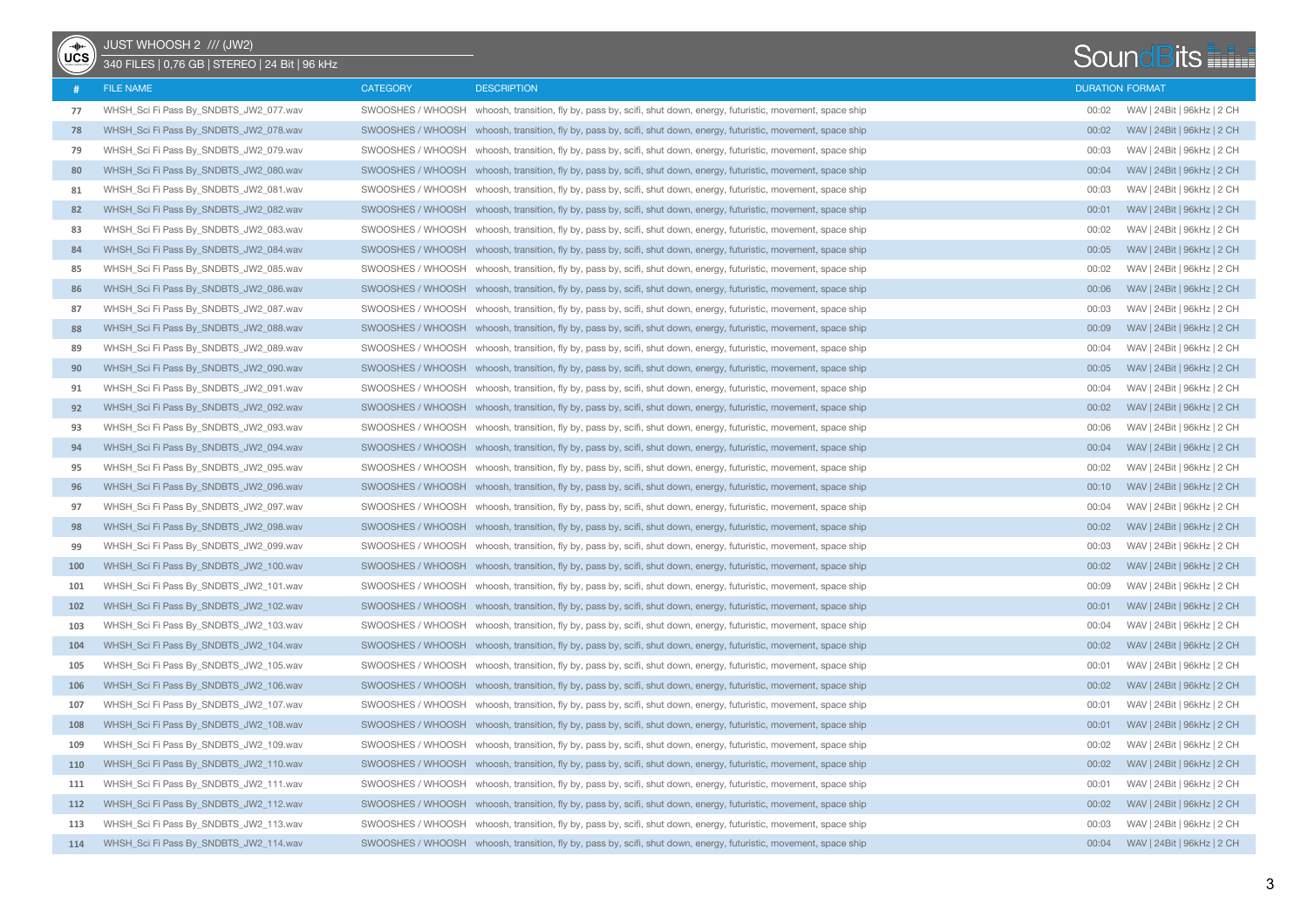| $\overline{\mathsf{UCS}}$ | JUST WHOOSH 2 /// (JW2)<br>340 FILES   0,76 GB   STEREO   24 Bit   96 kHz |                   |                                                                                                                   |       | <b>SoundBits</b>           |
|---------------------------|---------------------------------------------------------------------------|-------------------|-------------------------------------------------------------------------------------------------------------------|-------|----------------------------|
|                           | <b>FILE NAME</b>                                                          | <b>CATEGORY</b>   | <b>DESCRIPTION</b>                                                                                                |       | <b>DURATION FORMAT</b>     |
| 115                       | WHSH_Sci Fi Pass By_SNDBTS_JW2_115.wav                                    |                   | SWOOSHES / WHOOSH whoosh, transition, fly by, pass by, scifi, shut down, energy, futuristic, movement, space ship | 00:05 | WAV   24Bit   96kHz   2 CH |
| 116                       | WHSH_Sci Fi Pass By_SNDBTS_JW2_116.wav                                    |                   | SWOOSHES / WHOOSH whoosh, transition, fly by, pass by, scifi, shut down, energy, futuristic, movement, space ship | 00:02 | WAV   24Bit   96kHz   2 CH |
| 117                       | WHSH_Sci Fi Pass By_SNDBTS_JW2_117.wav                                    |                   | SWOOSHES / WHOOSH whoosh, transition, fly by, pass by, scifi, shut down, energy, futuristic, movement, space ship | 00:03 | WAV   24Bit   96kHz   2 CH |
| 118                       | WHSH_Sci Fi Pass By_SNDBTS_JW2_118.wav                                    |                   | SWOOSHES / WHOOSH whoosh, transition, fly by, pass by, scifi, shut down, energy, futuristic, movement, space ship | 00:03 | WAV   24Bit   96kHz   2 CH |
| 119                       | WHSH_Sci Fi Pass By_SNDBTS_JW2_119.wav                                    | SWOOSHES / WHOOSH | whoosh, transition, fly by, pass by, scifi, shut down, energy, futuristic, movement, space ship                   | 00:02 | WAV   24Bit   96kHz   2 CH |
| 120                       | WHSH Sci Fi Pass By SNDBTS JW2 120.wav                                    |                   | SWOOSHES / WHOOSH whoosh, transition, fly by, pass by, scifi, shut down, energy, futuristic, movement, space ship | 00:04 | WAV   24Bit   96kHz   2 CH |
| 121                       | WHSH_Sci Fi Pass By_SNDBTS_JW2_121.wav                                    |                   | SWOOSHES / WHOOSH whoosh, transition, fly by, pass by, scifi, shut down, energy, futuristic, movement, space ship | 00:04 | WAV   24Bit   96kHz   2 CH |
| 122                       | WHSH_Sci Fi Pass By_SNDBTS_JW2_122.wav                                    |                   | SWOOSHES / WHOOSH whoosh, transition, fly by, pass by, scifi, shut down, energy, futuristic, movement, space ship | 00:03 | WAV   24Bit   96kHz   2 CH |
| 123                       | WHSH_Sci Fi Pass By_SNDBTS_JW2_123.wav                                    |                   | SWOOSHES / WHOOSH whoosh, transition, fly by, pass by, scifi, shut down, energy, futuristic, movement, space ship | 00:03 | WAV   24Bit   96kHz   2 CH |
| 124                       | WHSH_Sci Fi Pass By_SNDBTS_JW2_124.wav                                    |                   | SWOOSHES / WHOOSH whoosh, transition, fly by, pass by, scifi, shut down, energy, futuristic, movement, space ship | 00:02 | WAV   24Bit   96kHz   2 CH |
| 125                       | WHSH_Sci Fi Pass By_SNDBTS_JW2_125.wav                                    |                   | SWOOSHES / WHOOSH whoosh, transition, fly by, pass by, scifi, shut down, energy, futuristic, movement, space ship | 00:03 | WAV   24Bit   96kHz   2 CH |
| 126                       | WHSH_Sci Fi Pass By_SNDBTS_JW2_126.wav                                    |                   | SWOOSHES / WHOOSH whoosh, transition, fly by, pass by, scifi, shut down, energy, futuristic, movement, space ship | 00:03 | WAV   24Bit   96kHz   2 CH |
| 127                       | WHSH_Sci Fi Pass By_SNDBTS_JW2_127.wav                                    |                   | SWOOSHES / WHOOSH whoosh, transition, fly by, pass by, scifi, shut down, energy, futuristic, movement, space ship | 00:05 | WAV   24Bit   96kHz   2 CH |
| 128                       | WHSH_Sci Fi Pass By_SNDBTS_JW2_128.wav                                    |                   | SWOOSHES / WHOOSH whoosh, transition, fly by, pass by, scifi, shut down, energy, futuristic, movement, space ship | 00:03 | WAV   24Bit   96kHz   2 CH |
| 129                       | WHSH_Sci Fi Pass By_SNDBTS_JW2_129.wav                                    |                   | SWOOSHES / WHOOSH whoosh, transition, fly by, pass by, scifi, shut down, energy, futuristic, movement, space ship | 00:02 | WAV   24Bit   96kHz   2 CH |
| 130                       | WHSH_Sci Fi Pass By_SNDBTS_JW2_130.wav                                    |                   | SWOOSHES / WHOOSH whoosh, transition, fly by, pass by, scifi, shut down, energy, futuristic, movement, space ship | 00:02 | WAV   24Bit   96kHz   2 CH |
| 131                       | WHSH_Sci Fi Pass By_SNDBTS_JW2_131.wav                                    |                   | SWOOSHES / WHOOSH whoosh, transition, fly by, pass by, scifi, shut down, energy, futuristic, movement, space ship | 00:02 | WAV   24Bit   96kHz   2 CH |
| 132                       | WHSH_Sci Fi Pass By_SNDBTS_JW2_132.wav                                    |                   | SWOOSHES / WHOOSH whoosh, transition, fly by, pass by, scifi, shut down, energy, futuristic, movement, space ship | 00:05 | WAV   24Bit   96kHz   2 CH |
| 133                       | WHSH_Sci Fi Pass By_SNDBTS_JW2_133.wav                                    |                   | SWOOSHES / WHOOSH whoosh, transition, fly by, pass by, scifi, shut down, energy, futuristic, movement, space ship | 00:04 | WAV   24Bit   96kHz   2 CH |
| 134                       | WHSH_Sci Fi Pass By_SNDBTS_JW2_134.wav                                    |                   | SWOOSHES / WHOOSH whoosh, transition, fly by, pass by, scifi, shut down, energy, futuristic, movement, space ship | 00:05 | WAV   24Bit   96kHz   2 CH |
| 135                       | WHSH_Sci Fi Pass By_SNDBTS_JW2_135.wav                                    | SWOOSHES / WHOOSH | whoosh, transition, fly by, pass by, scifi, shut down, energy, futuristic, movement, space ship                   | 00:08 | WAV   24Bit   96kHz   2 CH |
| 136                       | WHSH_Sci Fi Pass By_SNDBTS_JW2_136.wav                                    |                   | SWOOSHES / WHOOSH whoosh, transition, fly by, pass by, scifi, shut down, energy, futuristic, movement, space ship | 00:03 | WAV   24Bit   96kHz   2 CH |
| 137                       | WHSH_Sci Fi Pass By_SNDBTS_JW2_137.wav                                    |                   | SWOOSHES / WHOOSH whoosh, transition, fly by, pass by, scifi, shut down, energy, futuristic, movement, space ship | 00:02 | WAV   24Bit   96kHz   2 CH |
| 138                       | WHSH_Sci Fi Pass By_SNDBTS_JW2_138.wav                                    |                   | SWOOSHES / WHOOSH whoosh, transition, fly by, pass by, scifi, shut down, energy, futuristic, movement, space ship | 00:02 | WAV   24Bit   96kHz   2 CH |
| 139                       | WHSH_Sci Fi Pass By_SNDBTS_JW2_139.wav                                    |                   | SWOOSHES / WHOOSH whoosh, transition, fly by, pass by, scifi, shut down, energy, futuristic, movement, space ship | 00:02 | WAV   24Bit   96kHz   2 CH |
| 140                       | WHSH_Sci Fi Pass By_SNDBTS_JW2_140.wav                                    |                   | SWOOSHES / WHOOSH whoosh, transition, fly by, pass by, scifi, shut down, energy, futuristic, movement, space ship | 00:02 | WAV   24Bit   96kHz   2 CH |
| 141                       | WHSH_Sci Fi Pass By_SNDBTS_JW2_141.wav                                    |                   | SWOOSHES / WHOOSH whoosh, transition, fly by, pass by, scifi, shut down, energy, futuristic, movement, space ship | 00:03 | WAV   24Bit   96kHz   2 CH |
| 142                       | WHSH_Sci Fi Pass By_SNDBTS_JW2_142.wav                                    |                   | SWOOSHES / WHOOSH whoosh, transition, fly by, pass by, scifi, shut down, energy, futuristic, movement, space ship | 00:04 | WAV   24Bit   96kHz   2 CH |
| 143                       | WHSH_Sci Fi Pass By_SNDBTS_JW2_143.wav                                    |                   | SWOOSHES / WHOOSH whoosh, transition, fly by, pass by, scifi, shut down, energy, futuristic, movement, space ship | 00:02 | WAV   24Bit   96kHz   2 CH |
| 144                       | WHSH_Sci Fi Pass By_SNDBTS_JW2_144.wav                                    |                   | SWOOSHES / WHOOSH whoosh, transition, fly by, pass by, scifi, shut down, energy, futuristic, movement, space ship | 00:04 | WAV   24Bit   96kHz   2 CH |
| 145                       | WHSH Sci Fi Pass By SNDBTS JW2 145.wav                                    |                   | SWOOSHES / WHOOSH whoosh, transition, fly by, pass by, scifi, shut down, energy, futuristic, movement, space ship | 00:03 | WAV   24Bit   96kHz   2 CH |
| 146                       | WHSH Sci Fi Pass By SNDBTS JW2 146.wav                                    |                   | SWOOSHES / WHOOSH whoosh, transition, fly by, pass by, scifi, shut down, energy, futuristic, movement, space ship | 00:01 | WAV   24Bit   96kHz   2 CH |
| 147                       | WHSH_Sci Fi Pass By_SNDBTS_JW2_147.wav                                    |                   | SWOOSHES / WHOOSH whoosh, transition, fly by, pass by, scifi, shut down, energy, futuristic, movement, space ship | 00:03 | WAV   24Bit   96kHz   2 CH |
| 148                       | WHSH_Sci Fi Pass By_SNDBTS_JW2_148.wav                                    |                   | SWOOSHES / WHOOSH whoosh, transition, fly by, pass by, scifi, shut down, energy, futuristic, movement, space ship | 00:02 | WAV   24Bit   96kHz   2 CH |
| 149                       | WHSH_Sci Fi Pass By_SNDBTS_JW2_149.wav                                    |                   | SWOOSHES / WHOOSH whoosh, transition, fly by, pass by, scifi, shut down, energy, futuristic, movement, space ship | 00:03 | WAV   24Bit   96kHz   2 CH |
| 150                       | WHSH_Sci Fi Pass By_SNDBTS_JW2_150.wav                                    |                   | SWOOSHES / WHOOSH whoosh, transition, fly by, pass by, scifi, shut down, energy, futuristic, movement, space ship | 00:02 | WAV   24Bit   96kHz   2 CH |
| 151                       | WHSH_Sci Fi Pass By_SNDBTS_JW2_151.wav                                    |                   | SWOOSHES / WHOOSH whoosh, transition, fly by, pass by, scifi, shut down, energy, futuristic, movement, space ship | 00:02 | WAV   24Bit   96kHz   2 CH |
| 152                       | WHSH_Sci Fi Pass By_SNDBTS_JW2_152.wav                                    |                   | SWOOSHES / WHOOSH whoosh, transition, fly by, pass by, scifi, shut down, energy, futuristic, movement, space ship | 00:03 | WAV   24Bit   96kHz   2 CH |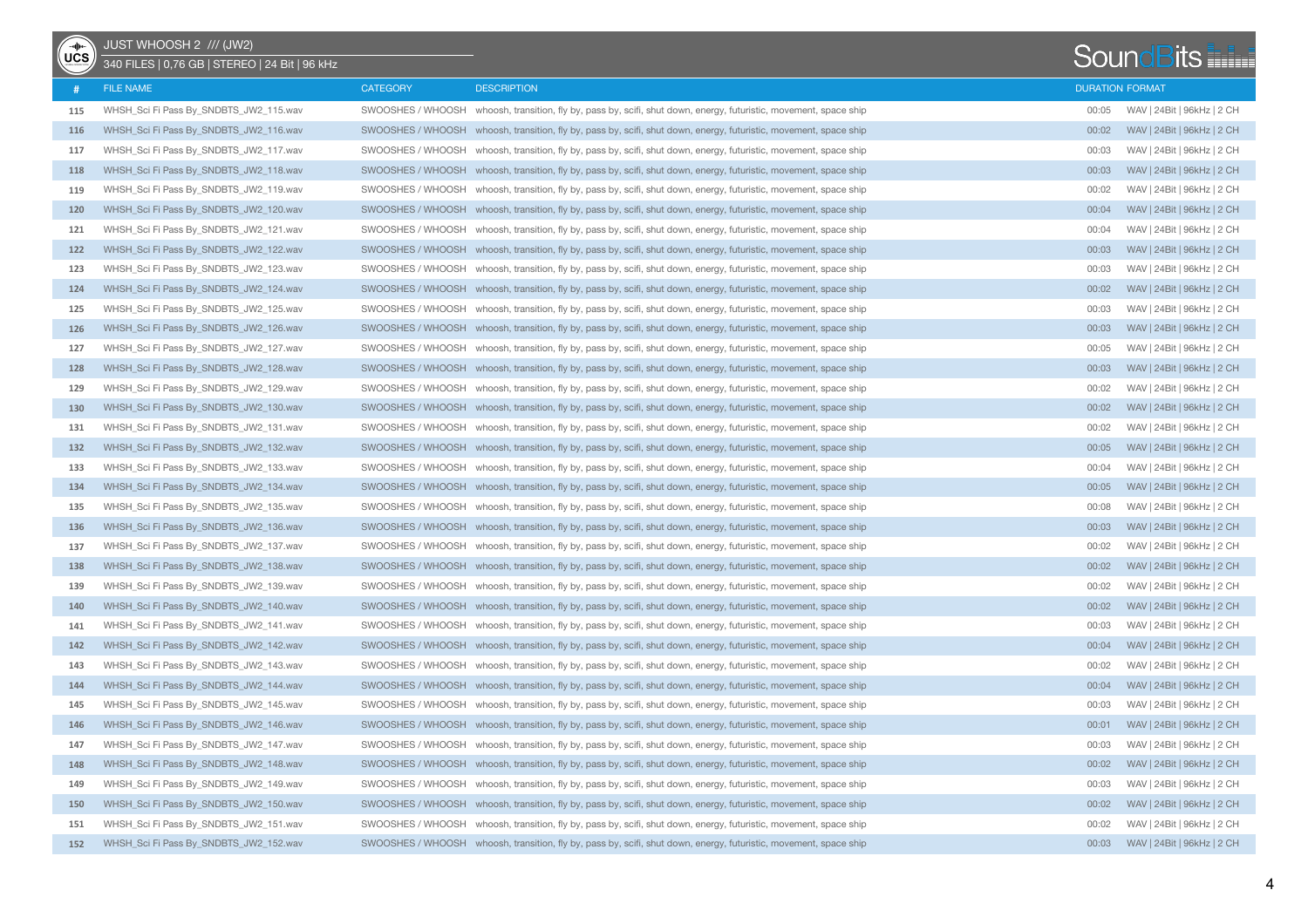| $\overline{\mathsf{UCS}}$ | JUST WHOOSH 2 /// (JW2)<br>340 FILES   0,76 GB   STEREO   24 Bit   96 kHz |                   |                                                                                                                   |       | <b>SoundBits</b>           |
|---------------------------|---------------------------------------------------------------------------|-------------------|-------------------------------------------------------------------------------------------------------------------|-------|----------------------------|
|                           | <b>FILE NAME</b>                                                          | <b>CATEGORY</b>   | <b>DESCRIPTION</b>                                                                                                |       | <b>DURATION FORMAT</b>     |
| 153                       | WHSH_Sci Fi Pass By_SNDBTS_JW2_153.wav                                    |                   | SWOOSHES / WHOOSH whoosh, transition, fly by, pass by, scifi, shut down, energy, futuristic, movement, space ship | 00:03 | WAV   24Bit   96kHz   2 CH |
| 154                       | WHSH_Sci Fi Pass By_SNDBTS_JW2_154.wav                                    |                   | SWOOSHES / WHOOSH whoosh, transition, fly by, pass by, scifi, shut down, energy, futuristic, movement, space ship | 00:02 | WAV   24Bit   96kHz   2 CH |
| 155                       | WHSH_Sci Fi Pass By_SNDBTS_JW2_155.wav                                    |                   | SWOOSHES / WHOOSH whoosh, transition, fly by, pass by, scifi, shut down, energy, futuristic, movement, space ship | 00:02 | WAV   24Bit   96kHz   2 CH |
| 156                       | WHSH_Sci Fi Pass By_SNDBTS_JW2_156.wav                                    |                   | SWOOSHES / WHOOSH whoosh, transition, fly by, pass by, scifi, shut down, energy, futuristic, movement, space ship | 00:04 | WAV   24Bit   96kHz   2 CH |
| 157                       | WHSH_Sci Fi Pass By_SNDBTS_JW2_157.wav                                    | SWOOSHES / WHOOSH | whoosh, transition, fly by, pass by, scifi, shut down, energy, futuristic, movement, space ship                   | 00:06 | WAV   24Bit   96kHz   2 CH |
| 158                       | WHSH Sci Fi Pass By SNDBTS JW2 158.wav                                    |                   | SWOOSHES / WHOOSH whoosh, transition, fly by, pass by, scifi, shut down, energy, futuristic, movement, space ship | 00:05 | WAV   24Bit   96kHz   2 CH |
| 159                       | WHSH_Sci Fi Pass By_SNDBTS_JW2_159.wav                                    |                   | SWOOSHES / WHOOSH whoosh, transition, fly by, pass by, scifi, shut down, energy, futuristic, movement, space ship | 00:01 | WAV   24Bit   96kHz   2 CH |
| 160                       | WHSH_Sci Fi Pass By_SNDBTS_JW2_160.wav                                    |                   | SWOOSHES / WHOOSH whoosh, transition, fly by, pass by, scifi, shut down, energy, futuristic, movement, space ship | 00:02 | WAV   24Bit   96kHz   2 CH |
| 161                       | WHSH_Sci Fi Pass By_SNDBTS_JW2_161.wav                                    |                   | SWOOSHES / WHOOSH whoosh, transition, fly by, pass by, scifi, shut down, energy, futuristic, movement, space ship | 00:03 | WAV   24Bit   96kHz   2 CH |
| 162                       | WHSH_Sci Fi Pass By_SNDBTS_JW2_162.wav                                    |                   | SWOOSHES / WHOOSH whoosh, transition, fly by, pass by, scifi, shut down, energy, futuristic, movement, space ship | 00:05 | WAV   24Bit   96kHz   2 CH |
| 163                       | WHSH_Sci Fi Pass By_SNDBTS_JW2_163.wav                                    |                   | SWOOSHES / WHOOSH whoosh, transition, fly by, pass by, scifi, shut down, energy, futuristic, movement, space ship | 00:02 | WAV   24Bit   96kHz   2 CH |
| 164                       | WHSH_Sci Fi Pass By_SNDBTS_JW2_164.wav                                    |                   | SWOOSHES / WHOOSH whoosh, transition, fly by, pass by, scifi, shut down, energy, futuristic, movement, space ship | 00:03 | WAV   24Bit   96kHz   2 CH |
| 165                       | WHSH_Sci Fi Pass By_SNDBTS_JW2_165.wav                                    |                   | SWOOSHES / WHOOSH whoosh, transition, fly by, pass by, scifi, shut down, energy, futuristic, movement, space ship | 00:01 | WAV   24Bit   96kHz   2 CH |
| 166                       | WHSH_Sci Fi Pass By_SNDBTS_JW2_166.wav                                    |                   | SWOOSHES / WHOOSH whoosh, transition, fly by, pass by, scifi, shut down, energy, futuristic, movement, space ship | 00:02 | WAV   24Bit   96kHz   2 CH |
| 167                       | WHSH_Sci Fi Pass By_SNDBTS_JW2_167.wav                                    |                   | SWOOSHES / WHOOSH whoosh, transition, fly by, pass by, scifi, shut down, energy, futuristic, movement, space ship | 00:03 | WAV   24Bit   96kHz   2 CH |
| 168                       | WHSH Sci Fi Pass By SNDBTS JW2 168.wav                                    |                   | SWOOSHES / WHOOSH whoosh, transition, fly by, pass by, scifi, shut down, energy, futuristic, movement, space ship | 00:04 | WAV   24Bit   96kHz   2 CH |
| 169                       | WHSH_Sci Fi Pass By_SNDBTS_JW2_169.wav                                    |                   | SWOOSHES / WHOOSH whoosh, transition, fly by, pass by, scifi, shut down, energy, futuristic, movement, space ship | 00:04 | WAV   24Bit   96kHz   2 CH |
| 170                       | WHSH_Sci Fi Pass By_SNDBTS_JW2_170.wav                                    |                   | SWOOSHES / WHOOSH whoosh, transition, fly by, pass by, scifi, shut down, energy, futuristic, movement, space ship | 00:02 | WAV   24Bit   96kHz   2 CH |
| 171                       | WHSH_Sci Fi Pass By_SNDBTS_JW2_171.wav                                    |                   | SWOOSHES / WHOOSH whoosh, transition, fly by, pass by, scifi, shut down, energy, futuristic, movement, space ship | 00:02 | WAV   24Bit   96kHz   2 CH |
| 172                       | WHSH_Sci Fi Pass By_SNDBTS_JW2_172.wav                                    |                   | SWOOSHES / WHOOSH whoosh, transition, fly by, pass by, scifi, shut down, energy, futuristic, movement, space ship | 00:01 | WAV   24Bit   96kHz   2 CH |
| 173                       | WHSH_Sci Fi Pass By_SNDBTS_JW2_173.wav                                    | SWOOSHES / WHOOSH | whoosh, transition, fly by, pass by, scifi, shut down, energy, futuristic, movement, space ship                   | 00:01 | WAV   24Bit   96kHz   2 CH |
| 174                       | WHSH_Sci Fi Pass By_SNDBTS_JW2_174.wav                                    |                   | SWOOSHES / WHOOSH whoosh, transition, fly by, pass by, scifi, shut down, energy, futuristic, movement, space ship | 00:04 | WAV   24Bit   96kHz   2 CH |
| 175                       | WHSH_Sci Fi Pass By_SNDBTS_JW2_175.wav                                    |                   | SWOOSHES / WHOOSH whoosh, transition, fly by, pass by, scifi, shut down, energy, futuristic, movement, space ship | 00:02 | WAV   24Bit   96kHz   2 CH |
| 176                       | WHSH_Sci Fi Pass By_SNDBTS_JW2_176.wav                                    |                   | SWOOSHES / WHOOSH whoosh, transition, fly by, pass by, scifi, shut down, energy, futuristic, movement, space ship | 00:03 | WAV   24Bit   96kHz   2 CH |
| 177                       | WHSH_Sci Fi Pass By_SNDBTS_JW2_177.wav                                    |                   | SWOOSHES / WHOOSH whoosh, transition, fly by, pass by, scifi, shut down, energy, futuristic, movement, space ship | 00:04 | WAV   24Bit   96kHz   2 CH |
| 178                       | WHSH_Sci Fi Pass By_SNDBTS_JW2_178.wav                                    |                   | SWOOSHES / WHOOSH whoosh, transition, fly by, pass by, scifi, shut down, energy, futuristic, movement, space ship | 00:02 | WAV   24Bit   96kHz   2 CH |
| 179                       | WHSH_Sci Fi Pass By_SNDBTS_JW2_179.wav                                    |                   | SWOOSHES / WHOOSH whoosh, transition, fly by, pass by, scifi, shut down, energy, futuristic, movement, space ship | 00:04 | WAV   24Bit   96kHz   2 CH |
| 180                       | WHSH_Sci Fi Pass By_SNDBTS_JW2_180.wav                                    |                   | SWOOSHES / WHOOSH whoosh, transition, fly by, pass by, scifi, shut down, energy, futuristic, movement, space ship | 00:02 | WAV   24Bit   96kHz   2 CH |
| 181                       | WHSH_Sci Fi Pass By_SNDBTS_JW2_181.wav                                    |                   | SWOOSHES / WHOOSH whoosh, transition, fly by, pass by, scifi, shut down, energy, futuristic, movement, space ship | 00:04 | WAV   24Bit   96kHz   2 CH |
| 182                       | WHSH_Sci Fi Pass By_SNDBTS_JW2_182.wav                                    |                   | SWOOSHES / WHOOSH whoosh, transition, fly by, pass by, scifi, shut down, energy, futuristic, movement, space ship | 00:02 | WAV   24Bit   96kHz   2 CH |
| 183                       | WHSH_Sci Fi Pass By_SNDBTS_JW2_183.wav                                    |                   | SWOOSHES / WHOOSH whoosh, transition, fly by, pass by, scifi, shut down, energy, futuristic, movement, space ship | 00:02 | WAV   24Bit   96kHz   2 CH |
| 184                       | WHSH Sci Fi Pass By SNDBTS JW2 184.wav                                    |                   | SWOOSHES / WHOOSH whoosh, transition, fly by, pass by, scifi, shut down, energy, futuristic, movement, space ship | 00:03 | WAV   24Bit   96kHz   2 CH |
| 185                       | WHSH_Sci Fi Pass By_SNDBTS_JW2_185.wav                                    |                   | SWOOSHES / WHOOSH whoosh, transition, fly by, pass by, scifi, shut down, energy, futuristic, movement, space ship | 00:03 | WAV   24Bit   96kHz   2 CH |
| 186                       | WHSH_Sci Fi Pass By_SNDBTS_JW2_186.wav                                    |                   | SWOOSHES / WHOOSH whoosh, transition, fly by, pass by, scifi, shut down, energy, futuristic, movement, space ship | 00:03 | WAV   24Bit   96kHz   2 CH |
| 187                       | WHSH_Sci Fi Pass By_SNDBTS_JW2_187.wav                                    |                   | SWOOSHES / WHOOSH whoosh, transition, fly by, pass by, scifi, shut down, energy, futuristic, movement, space ship | 00:02 | WAV   24Bit   96kHz   2 CH |
| 188                       | WHSH_Sci Fi Pass By_SNDBTS_JW2_188.wav                                    |                   | SWOOSHES / WHOOSH whoosh, transition, fly by, pass by, scifi, shut down, energy, futuristic, movement, space ship | 00:01 | WAV   24Bit   96kHz   2 CH |
| 189                       | WHSH_Sci Fi Pass By_SNDBTS_JW2_189.wav                                    |                   | SWOOSHES / WHOOSH whoosh, transition, fly by, pass by, scifi, shut down, energy, futuristic, movement, space ship | 00:01 | WAV   24Bit   96kHz   2 CH |
| 190                       | WHSH_Sci Fi Pass By_SNDBTS_JW2_190.wav                                    |                   | SWOOSHES / WHOOSH whoosh, transition, fly by, pass by, scifi, shut down, energy, futuristic, movement, space ship | 00:01 | WAV   24Bit   96kHz   2 CH |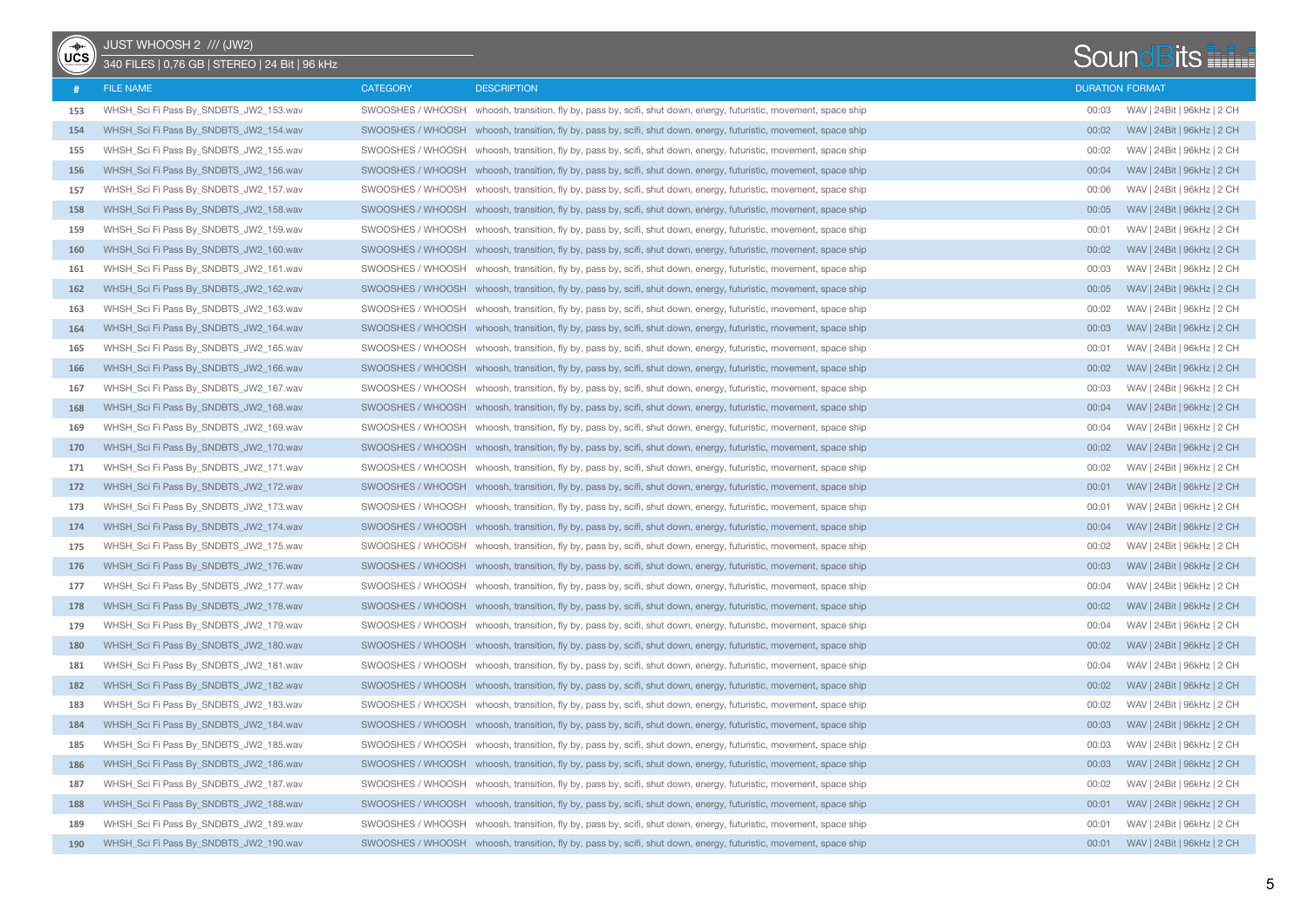| $\overline{\mathsf{UCS}}$ | JUST WHOOSH 2 /// (JW2)<br>340 FILES   0.76 GB   STEREO   24 Bit   96 kHz |                   |                                                                                                                   |       | <b>SoundBits</b>           |
|---------------------------|---------------------------------------------------------------------------|-------------------|-------------------------------------------------------------------------------------------------------------------|-------|----------------------------|
|                           | <b>FILE NAME</b>                                                          | <b>CATEGORY</b>   | <b>DESCRIPTION</b>                                                                                                |       | <b>DURATION FORMAT</b>     |
| 191                       | WHSH_Sci Fi Pass By_SNDBTS_JW2_191.wav                                    | SWOOSHES / WHOOSH | whoosh, transition, fly by, pass by, scifi, shut down, energy, futuristic, movement, space ship                   | 00:02 | WAV   24Bit   96kHz   2 CH |
| 192                       | WHSH_Sci Fi Pass By_SNDBTS_JW2_192.wav                                    |                   | SWOOSHES / WHOOSH whoosh, transition, fly by, pass by, scifi, shut down, energy, futuristic, movement, space ship | 00:01 | WAV   24Bit   96kHz   2 CH |
| 193                       | WHSH_Sci Fi Pass By_SNDBTS_JW2_193.wav                                    |                   | SWOOSHES / WHOOSH whoosh, transition, fly by, pass by, scifi, shut down, energy, futuristic, movement, space ship | 00:01 | WAV   24Bit   96kHz   2 CH |
| 194                       | WHSH_Sci Fi Pass By_SNDBTS_JW2_194.wav                                    |                   | SWOOSHES / WHOOSH whoosh, transition, fly by, pass by, scifi, shut down, energy, futuristic, movement, space ship | 00:02 | WAV   24Bit   96kHz   2 CH |
| 195                       | WHSH_Sci Fi Pass By_SNDBTS_JW2_195.wav                                    | SWOOSHES / WHOOSH | whoosh, transition, fly by, pass by, scifi, shut down, energy, futuristic, movement, space ship                   | 00:03 | WAV   24Bit   96kHz   2 CH |
| 196                       | WHSH Sci Fi Pass By SNDBTS JW2 196.wav                                    |                   | SWOOSHES / WHOOSH whoosh, transition, fly by, pass by, scifi, shut down, energy, futuristic, movement, space ship | 00:03 | WAV   24Bit   96kHz   2 CH |
| 197                       | WHSH_Sci Fi Pass By_SNDBTS_JW2_197.wav                                    |                   | SWOOSHES / WHOOSH whoosh, transition, fly by, pass by, scifi, shut down, energy, futuristic, movement, space ship | 00:02 | WAV   24Bit   96kHz   2 CH |
| 198                       | WHSH_Sci Fi Pass By_SNDBTS_JW2_198.wav                                    |                   | SWOOSHES / WHOOSH whoosh, transition, fly by, pass by, scifi, shut down, energy, futuristic, movement, space ship | 00:03 | WAV   24Bit   96kHz   2 CH |
| 199                       | WHSH_Sci Fi Pass By_SNDBTS_JW2_199.wav                                    |                   | SWOOSHES / WHOOSH whoosh, transition, fly by, pass by, scifi, shut down, energy, futuristic, movement, space ship | 00:03 | WAV   24Bit   96kHz   2 CH |
| 200                       | WHSH_Sci Fi Pass By_SNDBTS_JW2_200.wav                                    |                   | SWOOSHES / WHOOSH whoosh, transition, fly by, pass by, scifi, shut down, energy, futuristic, movement, space ship | 00:03 | WAV   24Bit   96kHz   2 CH |
| 201                       | WHSH_Sci Fi Pass By_SNDBTS_JW2_201.wav                                    |                   | SWOOSHES / WHOOSH whoosh, transition, fly by, pass by, scifi, shut down, energy, futuristic, movement, space ship | 00:03 | WAV   24Bit   96kHz   2 CH |
| 202                       | WHSH_Sci Fi Pass By_SNDBTS_JW2_202.wav                                    |                   | SWOOSHES / WHOOSH whoosh, transition, fly by, pass by, scifi, shut down, energy, futuristic, movement, space ship | 00:03 | WAV   24Bit   96kHz   2 CH |
| 203                       | WHSH Sci Fi Pass By SNDBTS JW2 203.wav                                    |                   | SWOOSHES / WHOOSH whoosh, transition, fly by, pass by, scifi, shut down, energy, futuristic, movement, space ship | 00:03 | WAV   24Bit   96kHz   2 CH |
| 204                       | WHSH_Sci Fi Pass By_SNDBTS_JW2_204.wav                                    |                   | SWOOSHES / WHOOSH whoosh, transition, fly by, pass by, scifi, shut down, energy, futuristic, movement, space ship | 00:02 | WAV   24Bit   96kHz   2 CH |
| 205                       | WHSH_Sci Fi Pass By_SNDBTS_JW2_205.wav                                    |                   | SWOOSHES / WHOOSH whoosh, transition, fly by, pass by, scifi, shut down, energy, futuristic, movement, space ship | 00:01 | WAV   24Bit   96kHz   2 CH |
| 206                       | WHSH_Sci Fi Pass By_SNDBTS_JW2_206.wav                                    |                   | SWOOSHES / WHOOSH whoosh, transition, fly by, pass by, scifi, shut down, energy, futuristic, movement, space ship | 00:01 | WAV   24Bit   96kHz   2 CH |
| 207                       | WHSH_Sci Fi Pass By_SNDBTS_JW2_207.wav                                    |                   | SWOOSHES / WHOOSH whoosh, transition, fly by, pass by, scifi, shut down, energy, futuristic, movement, space ship | 00:02 | WAV   24Bit   96kHz   2 CH |
| 208                       | WHSH Sci Fi Pass By SNDBTS JW2 208.wav                                    |                   | SWOOSHES / WHOOSH whoosh, transition, fly by, pass by, scifi, shut down, energy, futuristic, movement, space ship | 00:02 | WAV   24Bit   96kHz   2 CH |
| 209                       | WHSH Sci Fi Pass By SNDBTS JW2 209.wav                                    |                   | SWOOSHES / WHOOSH whoosh, transition, fly by, pass by, scifi, shut down, energy, futuristic, movement, space ship | 00:02 | WAV   24Bit   96kHz   2 CH |
| 210                       | WHSH_Sci Fi Pass By_SNDBTS_JW2_210.wav                                    |                   | SWOOSHES / WHOOSH whoosh, transition, fly by, pass by, scifi, shut down, energy, futuristic, movement, space ship | 00:02 | WAV   24Bit   96kHz   2 CH |
| 211                       | WHSH_Sci Fi Pass By_SNDBTS_JW2_211.wav                                    | SWOOSHES / WHOOSH | whoosh, transition, fly by, pass by, scifi, shut down, energy, futuristic, movement, space ship                   | 00:01 | WAV   24Bit   96kHz   2 CH |
| 212                       | WHSH_Sci Fi Pass By_SNDBTS_JW2_212.wav                                    |                   | SWOOSHES / WHOOSH whoosh, transition, fly by, pass by, scifi, shut down, energy, futuristic, movement, space ship | 00:01 | WAV   24Bit   96kHz   2 CH |
| 213                       | WHSH_Sci Fi Pass By_SNDBTS_JW2_213.wav                                    |                   | SWOOSHES / WHOOSH whoosh, transition, fly by, pass by, scifi, shut down, energy, futuristic, movement, space ship | 00:01 | WAV   24Bit   96kHz   2 CH |
| 214                       | WHSH_Sci Fi Pass By_SNDBTS_JW2_214.wav                                    |                   | SWOOSHES / WHOOSH whoosh, transition, fly by, pass by, scifi, shut down, energy, futuristic, movement, space ship | 00:02 | WAV   24Bit   96kHz   2 CH |
| 215                       | WHSH_Sci Fi Pass By_SNDBTS_JW2_215.wav                                    |                   | SWOOSHES / WHOOSH whoosh, transition, fly by, pass by, scifi, shut down, energy, futuristic, movement, space ship | 00:01 | WAV   24Bit   96kHz   2 CH |
| 216                       | WHSH_Sci Fi Pass By_SNDBTS_JW2_216.wav                                    |                   | SWOOSHES / WHOOSH whoosh, transition, fly by, pass by, scifi, shut down, energy, futuristic, movement, space ship | 00:01 | WAV   24Bit   96kHz   2 CH |
| 217                       | WHSH_Sci Fi Pass By_SNDBTS_JW2_217.wav                                    |                   | SWOOSHES / WHOOSH whoosh, transition, fly by, pass by, scifi, shut down, energy, futuristic, movement, space ship | 00:02 | WAV   24Bit   96kHz   2 CH |
| 218                       | WHSH_Sci Fi Pass By_SNDBTS_JW2_218.wav                                    |                   | SWOOSHES / WHOOSH whoosh, transition, fly by, pass by, scifi, shut down, energy, futuristic, movement, space ship | 00:01 | WAV   24Bit   96kHz   2 CH |
| 219                       | WHSH_Sci Fi Pass By_SNDBTS_JW2_219.wav                                    |                   | SWOOSHES / WHOOSH whoosh, transition, fly by, pass by, scifi, shut down, energy, futuristic, movement, space ship | 00:01 | WAV   24Bit   96kHz   2 CH |
| 220                       | WHSH Sci Fi Pass By SNDBTS JW2 220.wav                                    |                   | SWOOSHES / WHOOSH whoosh, transition, fly by, pass by, scifi, shut down, energy, futuristic, movement, space ship | 00:01 | WAV   24Bit   96kHz   2 CH |
| 221                       | WHSH_Sci Fi Pass By_SNDBTS_JW2_221.wav                                    |                   | SWOOSHES / WHOOSH whoosh, transition, fly by, pass by, scifi, shut down, energy, futuristic, movement, space ship | 00:01 | WAV   24Bit   96kHz   2 CH |
| 222                       | WHSH Sci Fi Pass By SNDBTS JW2 222.wav                                    |                   | SWOOSHES / WHOOSH whoosh, transition, fly by, pass by, scifi, shut down, energy, futuristic, movement, space ship | 00:01 | WAV   24Bit   96kHz   2 CH |
| 223                       | WHSH_Sci Fi Pass By_SNDBTS_JW2_223.wav                                    |                   | SWOOSHES / WHOOSH whoosh, transition, fly by, pass by, scifi, shut down, energy, futuristic, movement, space ship | 00:01 | WAV   24Bit   96kHz   2 CH |
| 224                       | WHSH_Sci Fi Pass By_SNDBTS_JW2_224.wav                                    |                   | SWOOSHES / WHOOSH whoosh, transition, fly by, pass by, scifi, shut down, energy, futuristic, movement, space ship | 00:01 | WAV   24Bit   96kHz   2 CH |
| 225                       | WHSH_Sci Fi Pass By_SNDBTS_JW2_225.wav                                    |                   | SWOOSHES / WHOOSH whoosh, transition, fly by, pass by, scifi, shut down, energy, futuristic, movement, space ship | 00:01 | WAV   24Bit   96kHz   2 CH |
| 226                       | WHSH_Sci Fi Pass By_SNDBTS_JW2_226.wav                                    |                   | SWOOSHES / WHOOSH whoosh, transition, fly by, pass by, scifi, shut down, energy, futuristic, movement, space ship | 00:01 | WAV   24Bit   96kHz   2 CH |
| 227                       | WHSH_Sci Fi Pass By_SNDBTS_JW2_227.wav                                    |                   | SWOOSHES / WHOOSH whoosh, transition, fly by, pass by, scifi, shut down, energy, futuristic, movement, space ship | 00:01 | WAV   24Bit   96kHz   2 CH |
| 228                       | WHSH_Sci Fi Pass By_SNDBTS_JW2_228.wav                                    |                   | SWOOSHES / WHOOSH whoosh, transition, fly by, pass by, scifi, shut down, energy, futuristic, movement, space ship | 00:01 | WAV   24Bit   96kHz   2 CH |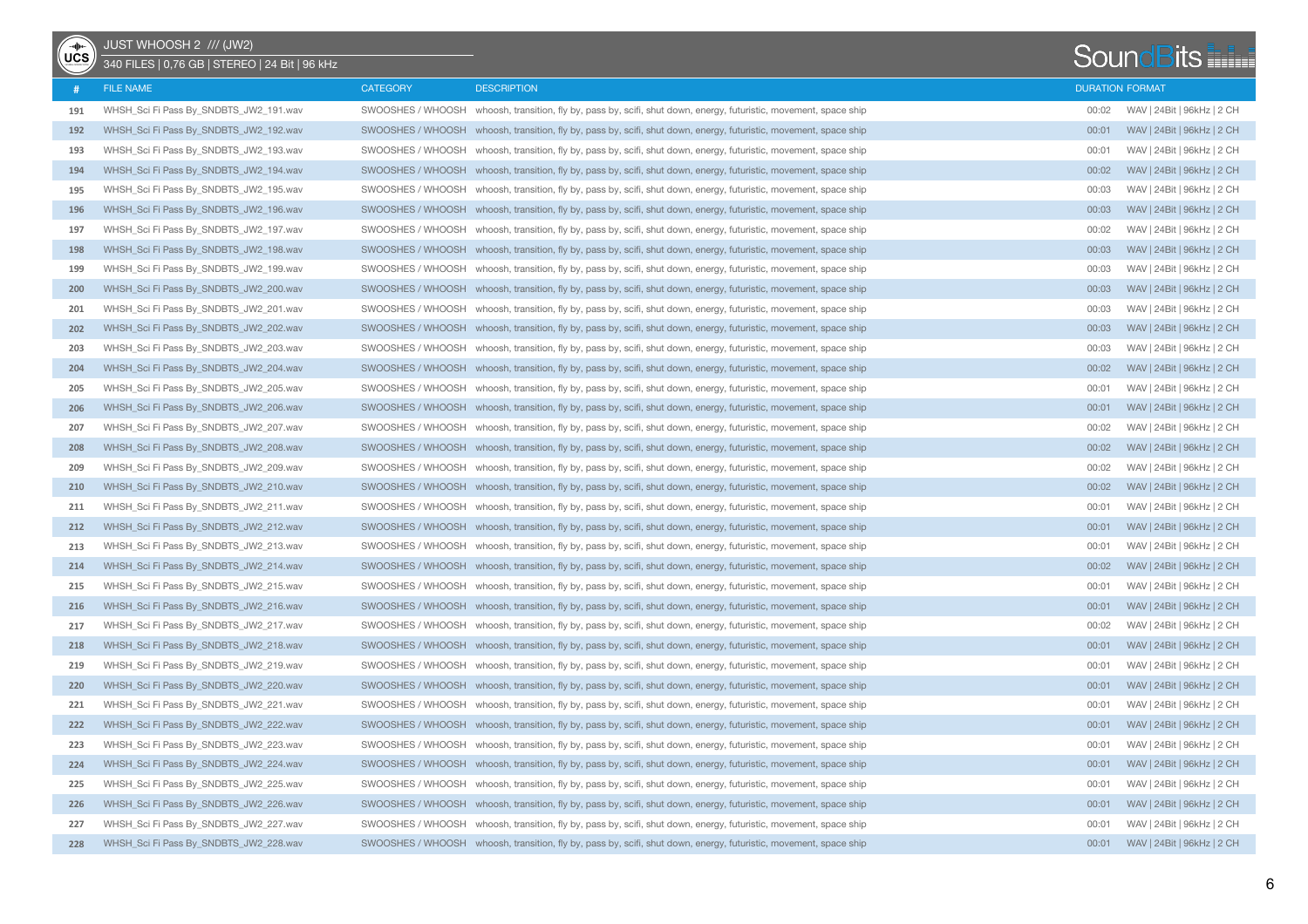| $\overline{UCS}$ | JUST WHOOSH 2 /// (JW2)<br>340 FILES   0,76 GB   STEREO   24 Bit   96 kHz |                   |                                                                                                                   |       | <b>SoundBits</b>           |
|------------------|---------------------------------------------------------------------------|-------------------|-------------------------------------------------------------------------------------------------------------------|-------|----------------------------|
|                  | <b>FILE NAME</b>                                                          | <b>CATEGORY</b>   | <b>DESCRIPTION</b>                                                                                                |       | <b>DURATION FORMAT</b>     |
| 229              | WHSH_Sci Fi Pass By_SNDBTS_JW2_229.wav                                    | SWOOSHES / WHOOSH | whoosh, transition, fly by, pass by, scifi, shut down, energy, futuristic, movement, space ship                   | 00:02 | WAV   24Bit   96kHz   2 CH |
| 230              | WHSH_Sci Fi Pass By_SNDBTS_JW2_230.wav                                    |                   | SWOOSHES / WHOOSH whoosh, transition, fly by, pass by, scifi, shut down, energy, futuristic, movement, space ship | 00:01 | WAV   24Bit   96kHz   2 CH |
| 231              | WHSH_Sci Fi Pass By_SNDBTS_JW2_231.wav                                    |                   | SWOOSHES / WHOOSH whoosh, transition, fly by, pass by, scifi, shut down, energy, futuristic, movement, space ship | 00:01 | WAV   24Bit   96kHz   2 CH |
| 232              | WHSH_Sci Fi Pass By_SNDBTS_JW2_232.wav                                    |                   | SWOOSHES / WHOOSH whoosh, transition, fly by, pass by, scifi, shut down, energy, futuristic, movement, space ship | 00:01 | WAV   24Bit   96kHz   2 CH |
| 233              | WHSH Sci Fi Pass By SNDBTS JW2 233.wav                                    | SWOOSHES / WHOOSH | whoosh, transition, fly by, pass by, scifi, shut down, energy, futuristic, movement, space ship                   | 00:02 | WAV   24Bit   96kHz   2 CH |
| 234              | WHSH Sci Fi Pass By SNDBTS JW2 234.wav                                    |                   | SWOOSHES / WHOOSH whoosh, transition, fly by, pass by, scifi, shut down, energy, futuristic, movement, space ship | 00:01 | WAV   24Bit   96kHz   2 CH |
| 235              | WHSH_Sci Fi Pass By_SNDBTS_JW2_235.wav                                    |                   | SWOOSHES / WHOOSH whoosh, transition, fly by, pass by, scifi, shut down, energy, futuristic, movement, space ship | 00:03 | WAV   24Bit   96kHz   2 CH |
| 236              | WHSH Sci Fi Pass By SNDBTS JW2 236.wav                                    |                   | SWOOSHES / WHOOSH whoosh, transition, fly by, pass by, scifi, shut down, energy, futuristic, movement, space ship | 00:02 | WAV   24Bit   96kHz   2 CH |
| 237              | WHSH_Sci Fi Pass By_SNDBTS_JW2_237.wav                                    |                   | SWOOSHES / WHOOSH whoosh, transition, fly by, pass by, scifi, shut down, energy, futuristic, movement, space ship | 00:02 | WAV   24Bit   96kHz   2 CH |
| 238              | WHSH_Sci Fi Pass By_SNDBTS_JW2_238.wav                                    |                   | SWOOSHES / WHOOSH whoosh, transition, fly by, pass by, scifi, shut down, energy, futuristic, movement, space ship | 00:01 | WAV   24Bit   96kHz   2 CH |
| 239              | WHSH_Sci Fi Pass By_SNDBTS_JW2_239.wav                                    |                   | SWOOSHES / WHOOSH whoosh, transition, fly by, pass by, scifi, shut down, energy, futuristic, movement, space ship | 00:02 | WAV   24Bit   96kHz   2 CH |
| 240              | WHSH_Sci Fi Pass By_SNDBTS_JW2_240.wav                                    |                   | SWOOSHES / WHOOSH whoosh, transition, fly by, pass by, scifi, shut down, energy, futuristic, movement, space ship | 00:02 | WAV   24Bit   96kHz   2 CH |
| 241              | WHSH Sci Fi Pass By SNDBTS JW2 241.wav                                    |                   | SWOOSHES / WHOOSH whoosh, transition, fly by, pass by, scifi, shut down, energy, futuristic, movement, space ship | 00:02 | WAV   24Bit   96kHz   2 CH |
| 242              | WHSH_Sci Fi Pass By_SNDBTS_JW2_242.wav                                    |                   | SWOOSHES / WHOOSH whoosh, transition, fly by, pass by, scifi, shut down, energy, futuristic, movement, space ship | 00:02 | WAV   24Bit   96kHz   2 CH |
| 243              | WHSH_Sci Fi Pass By_SNDBTS_JW2_243.wav                                    |                   | SWOOSHES / WHOOSH whoosh, transition, fly by, pass by, scifi, shut down, energy, futuristic, movement, space ship | 00:03 | WAV   24Bit   96kHz   2 CH |
| 244              | WHSH_Sci Fi Pass By_SNDBTS_JW2_244.wav                                    |                   | SWOOSHES / WHOOSH whoosh, transition, fly by, pass by, scifi, shut down, energy, futuristic, movement, space ship | 00:03 | WAV   24Bit   96kHz   2 CH |
| 245              | WHSH Sci Fi Pass By SNDBTS JW2 245.wav                                    |                   | SWOOSHES / WHOOSH whoosh, transition, fly by, pass by, scifi, shut down, energy, futuristic, movement, space ship | 00:02 | WAV   24Bit   96kHz   2 CH |
| 246              | WHSH_Sci Fi Pass By_SNDBTS_JW2_246.wav                                    |                   | SWOOSHES / WHOOSH whoosh, transition, fly by, pass by, scifi, shut down, energy, futuristic, movement, space ship | 00:01 | WAV   24Bit   96kHz   2 CH |
| 247              | WHSH Sci Fi Pass By SNDBTS JW2 247.wav                                    |                   | SWOOSHES / WHOOSH whoosh, transition, fly by, pass by, scifi, shut down, energy, futuristic, movement, space ship | 00:01 | WAV   24Bit   96kHz   2 CH |
| 248              | WHSH_Sci Fi Pass By_SNDBTS_JW2_248.wav                                    |                   | SWOOSHES / WHOOSH whoosh, transition, fly by, pass by, scifi, shut down, energy, futuristic, movement, space ship | 00:01 | WAV   24Bit   96kHz   2 CH |
| 249              | WHSH_Sci Fi Pass By_SNDBTS_JW2_249.wav                                    | SWOOSHES / WHOOSH | whoosh, transition, fly by, pass by, scifi, shut down, energy, futuristic, movement, space ship                   | 00:01 | WAV   24Bit   96kHz   2 CH |
| 250              | WHSH_Sci Fi Pass By_SNDBTS_JW2_250.wav                                    |                   | SWOOSHES / WHOOSH whoosh, transition, fly by, pass by, scifi, shut down, energy, futuristic, movement, space ship | 00:03 | WAV   24Bit   96kHz   2 CH |
| 251              | WHSH_Sci Fi Pass By_SNDBTS_JW2_251.wav                                    |                   | SWOOSHES / WHOOSH whoosh, transition, fly by, pass by, scifi, shut down, energy, futuristic, movement, space ship | 00:02 | WAV   24Bit   96kHz   2 CH |
| 252              | WHSH_Sci Fi Pass By_SNDBTS_JW2_252.wav                                    |                   | SWOOSHES / WHOOSH whoosh, transition, fly by, pass by, scifi, shut down, energy, futuristic, movement, space ship | 00:01 | WAV   24Bit   96kHz   2 CH |
| 253              | WHSH_Sci Fi Pass By_SNDBTS_JW2_253.wav                                    |                   | SWOOSHES / WHOOSH whoosh, transition, fly by, pass by, scifi, shut down, energy, futuristic, movement, space ship | 00:02 | WAV   24Bit   96kHz   2 CH |
| 254              | WHSH_Sci Fi Pass By_SNDBTS_JW2_254.wav                                    |                   | SWOOSHES / WHOOSH whoosh, transition, fly by, pass by, scifi, shut down, energy, futuristic, movement, space ship | 00:02 | WAV   24Bit   96kHz   2 CH |
| 255              | WHSH_Sci Fi Pass By_SNDBTS_JW2_255.wav                                    |                   | SWOOSHES / WHOOSH whoosh, transition, fly by, pass by, scifi, shut down, energy, futuristic, movement, space ship | 00:01 | WAV   24Bit   96kHz   2 CH |
| 256              | WHSH_Sci Fi Pass By_SNDBTS_JW2_256.wav                                    |                   | SWOOSHES / WHOOSH whoosh, transition, fly by, pass by, scifi, shut down, energy, futuristic, movement, space ship | 00:02 | WAV   24Bit   96kHz   2 CH |
| 257              | WHSH_Sci Fi Pass By_SNDBTS_JW2_257.wav                                    |                   | SWOOSHES / WHOOSH whoosh, transition, fly by, pass by, scifi, shut down, energy, futuristic, movement, space ship | 00:02 | WAV   24Bit   96kHz   2 CH |
| 258              | WHSH Sci Fi Pass By SNDBTS JW2 258.wav                                    |                   | SWOOSHES / WHOOSH whoosh, transition, fly by, pass by, scifi, shut down, energy, futuristic, movement, space ship | 00:02 | WAV   24Bit   96kHz   2 CH |
| 259              | WHSH_Sci Fi Pass By_SNDBTS_JW2_259.wav                                    |                   | SWOOSHES / WHOOSH whoosh, transition, fly by, pass by, scifi, shut down, energy, futuristic, movement, space ship | 00:01 | WAV   24Bit   96kHz   2 CH |
| 260              | WHSH Sci Fi Pass By SNDBTS JW2 260.way                                    |                   | SWOOSHES / WHOOSH whoosh, transition, fly by, pass by, scifi, shut down, energy, futuristic, movement, space ship | 00:03 | WAV   24Bit   96kHz   2 CH |
| 261              | WHSH_Sci Fi Pass By_SNDBTS_JW2_261.wav                                    |                   | SWOOSHES / WHOOSH whoosh, transition, fly by, pass by, scifi, shut down, energy, futuristic, movement, space ship | 00:01 | WAV   24Bit   96kHz   2 CH |
| 262              | WHSH_Sci Fi Pass By_SNDBTS_JW2_262.wav                                    |                   | SWOOSHES / WHOOSH whoosh, transition, fly by, pass by, scifi, shut down, energy, futuristic, movement, space ship | 00:01 | WAV   24Bit   96kHz   2 CH |
| 263              | WHSH_Sci Fi Pass By_SNDBTS_JW2_263.wav                                    |                   | SWOOSHES / WHOOSH whoosh, transition, fly by, pass by, scifi, shut down, energy, futuristic, movement, space ship | 00:02 | WAV   24Bit   96kHz   2 CH |
| 264              | WHSH_Sci Fi Pass By_SNDBTS_JW2_264.wav                                    |                   | SWOOSHES / WHOOSH whoosh, transition, fly by, pass by, scifi, shut down, energy, futuristic, movement, space ship | 00:01 | WAV   24Bit   96kHz   2 CH |
| 265              | WHSH_Sci Fi Pass By_SNDBTS_JW2_265.wav                                    |                   | SWOOSHES / WHOOSH whoosh, transition, fly by, pass by, scifi, shut down, energy, futuristic, movement, space ship | 00:01 | WAV   24Bit   96kHz   2 CH |
| 266              | WHSH_Sci Fi Pass By_SNDBTS_JW2_266.wav                                    |                   | SWOOSHES / WHOOSH whoosh, transition, fly by, pass by, scifi, shut down, energy, futuristic, movement, space ship | 00:01 | WAV   24Bit   96kHz   2 CH |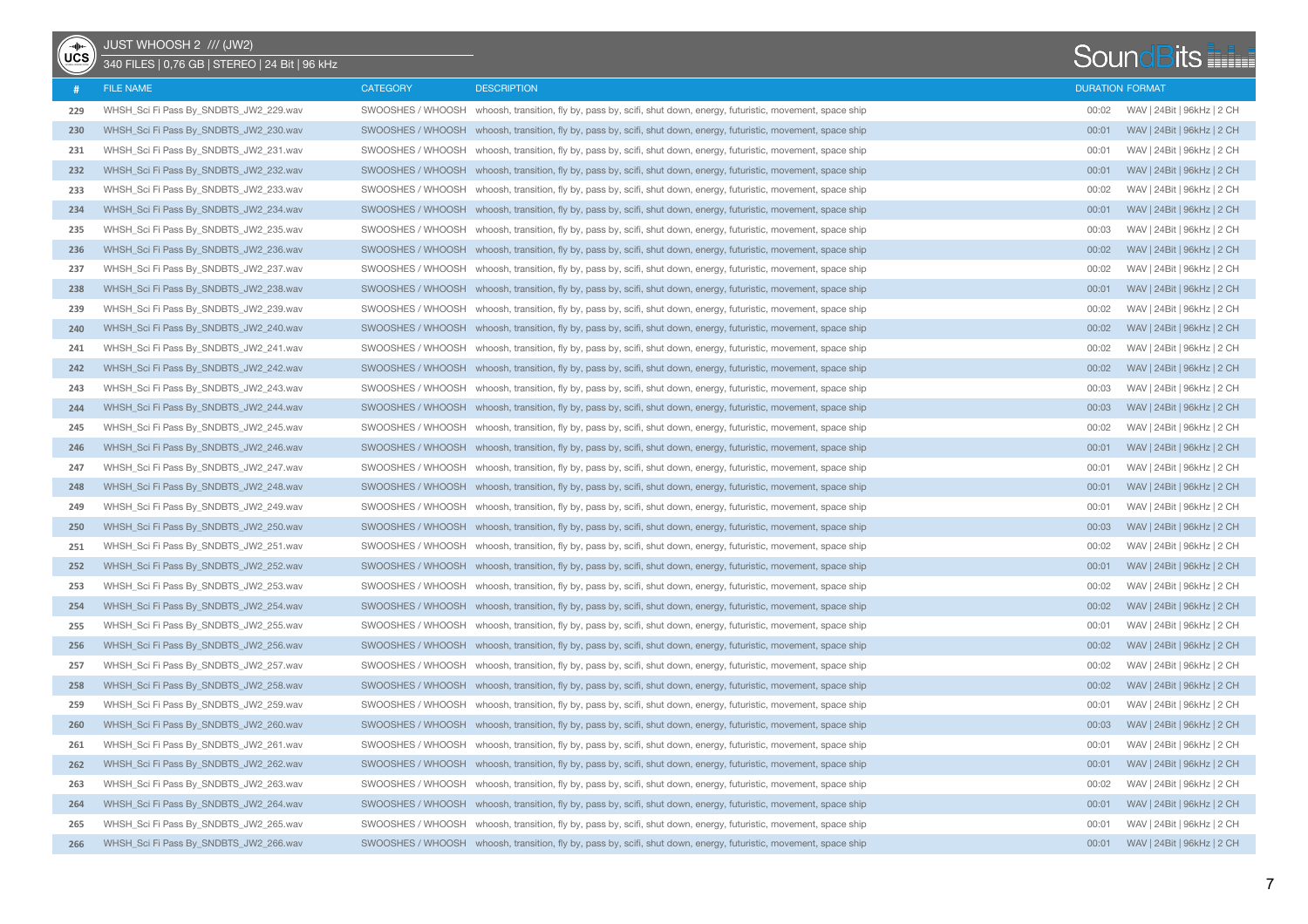| $rac{1}{\sqrt{1+\frac{1}{2}}}$ | JUST WHOOSH 2 /// (JW2)<br>340 FILES   0,76 GB   STEREO   24 Bit   96 kHz |                   |                                                                                                                                       |       | <b>SoundBits</b>           |
|--------------------------------|---------------------------------------------------------------------------|-------------------|---------------------------------------------------------------------------------------------------------------------------------------|-------|----------------------------|
|                                | <b>FILE NAME</b>                                                          | <b>CATEGORY</b>   | <b>DESCRIPTION</b>                                                                                                                    |       | <b>DURATION FORMAT</b>     |
| 267                            | WHSH_Sci Fi Pass By_SNDBTS_JW2_267.wav                                    |                   | SWOOSHES / WHOOSH whoosh, transition, fly by, pass by, scifi, shut down, energy, futuristic, movement, space ship                     | 00:01 | WAV   24Bit   96kHz   2 CH |
| 268                            | WHSH Sci Fi Pass By SNDBTS JW2 268.wav                                    |                   | SWOOSHES / WHOOSH whoosh, transition, fly by, pass by, scifi, shut down, energy, futuristic, movement, space ship                     | 00:01 | WAV   24Bit   96kHz   2 CH |
| 269                            | WHSH_Sci Fi Pass By_SNDBTS_JW2_269.wav                                    |                   | SWOOSHES / WHOOSH whoosh, transition, fly by, pass by, scifi, shut down, energy, futuristic, movement, space ship                     | 00:01 | WAV   24Bit   96kHz   2 CH |
| 270                            | WHSH_Sci Fi Pass By_SNDBTS_JW2_270.wav                                    | SWOOSHES / WHOOSH | whoosh, transition, fly by, pass by, scifi, shut down, energy, futuristic, movement, space ship                                       | 00:01 | WAV   24Bit   96kHz   2 CH |
| 271                            | WHSH_Sci Fi Pass By_SNDBTS_JW2_271.wav                                    | SWOOSHES / WHOOSH | whoosh, transition, fly by, pass by, scifi, shut down, energy, futuristic, movement, space ship                                       | 00:01 | WAV   24Bit   96kHz   2 CH |
| 272                            | WHSH_Sci Fi Pass By_SNDBTS_JW2_272.wav                                    |                   | SWOOSHES / WHOOSH whoosh, transition, fly by, pass by, scifi, shut down, energy, futuristic, movement, space ship                     | 00:02 | WAV   24Bit   96kHz   2 CH |
| 273                            | WHSH Sci Fi Pass By SNDBTS JW2 273.wav                                    |                   | SWOOSHES / WHOOSH whoosh, transition, fly by, pass by, scifi, shut down, energy, futuristic, movement, space ship                     | 00:02 | WAV   24Bit   96kHz   2 CH |
| 274                            | WHSH_Sci Fi Pass By_SNDBTS_JW2_274.wav                                    |                   | SWOOSHES / WHOOSH whoosh, transition, fly by, pass by, scifi, shut down, energy, futuristic, movement, space ship                     | 00:02 | WAV   24Bit   96kHz   2 CH |
| 275                            | WHSH_Sci Fi Pass By_SNDBTS_JW2_275.wav                                    |                   | SWOOSHES / WHOOSH whoosh, transition, fly by, pass by, scifi, shut down, energy, futuristic, movement, space ship                     | 00:01 | WAV   24Bit   96kHz   2 CH |
| 276                            | WHSH_Sci Fi Pass By_SNDBTS_JW2_276.wav                                    |                   | SWOOSHES / WHOOSH whoosh, transition, fly by, pass by, scifi, shut down, energy, futuristic, movement, space ship                     | 00:01 | WAV   24Bit   96kHz   2 CH |
| 277                            | WHSH_Sci Fi Pass By_SNDBTS_JW2_277.wav                                    |                   | SWOOSHES / WHOOSH whoosh, transition, fly by, pass by, scifi, shut down, energy, futuristic, movement, space ship                     | 00:02 | WAV   24Bit   96kHz   2 CH |
| 278                            | WHSH_Sci Fi Pass By_SNDBTS_JW2_278.wav                                    |                   | SWOOSHES / WHOOSH whoosh, transition, fly by, pass by, scifi, shut down, energy, futuristic, movement, space ship                     | 00:02 | WAV   24Bit   96kHz   2 CH |
| 279                            | WHSH_Sci Fi Pass By_SNDBTS_JW2_279.wav                                    | SWOOSHES / WHOOSH | whoosh, transition, fly by, pass by, scifi, shut down, energy, futuristic, movement, space ship                                       | 00:02 | WAV   24Bit   96kHz   2 CH |
| 280                            | WHSH_Sci Fi Pass By_SNDBTS_JW2_280.wav                                    |                   | SWOOSHES / WHOOSH whoosh, transition, fly by, pass by, scifi, shut down, energy, futuristic, movement, space ship                     | 00:01 | WAV   24Bit   96kHz   2 CH |
| 281                            | WHSH_Sci Fi Pass By_SNDBTS_JW2_281.wav                                    |                   | SWOOSHES / WHOOSH whoosh, transition, fly by, pass by, scifi, shut down, energy, futuristic, movement, space ship                     | 00:02 | WAV   24Bit   96kHz   2 CH |
| 282                            | WHSH_Sci Fi Pass By_SNDBTS_JW2_282.wav                                    |                   | SWOOSHES / WHOOSH whoosh, transition, fly by, pass by, scifi, shut down, energy, futuristic, movement, space ship                     | 00:03 | WAV   24Bit   96kHz   2 CH |
| 283                            | WHSH Sci Fi Pass By SNDBTS JW2 283.wav                                    |                   | SWOOSHES / WHOOSH whoosh, transition, fly by, pass by, scifi, shut down, energy, futuristic, movement, space ship                     | 00:02 | WAV   24Bit   96kHz   2 CH |
| 284                            | WHSH_Sci Fi Pass By_SNDBTS_JW2_284.wav                                    |                   | SWOOSHES / WHOOSH whoosh, transition, fly by, pass by, scifi, shut down, energy, futuristic, movement, space ship                     | 00:02 | WAV   24Bit   96kHz   2 CH |
| 285                            | WHSH_Sci Fi Pass By_SNDBTS_JW2_285.wav                                    | SWOOSHES / WHOOSH | whoosh, transition, fly by, pass by, scifi, shut down, energy, futuristic, movement, space ship                                       | 00:01 | WAV   24Bit   96kHz   2 CH |
| 286                            | WHSH_Sci Fi Pass By_SNDBTS_JW2_286.wav                                    |                   | SWOOSHES / WHOOSH dTRK1= dTRK2= dNOTE=whoosh, transition, fly by, pass by, scifi, shut down, energy, futuristic, movement, space ship | 00:01 | WAV   24Bit   96kHz   2 CH |
| 287                            | WHSH_Sci Fi Pass By_SNDBTS_JW2_287.wav                                    | SWOOSHES / WHOOSH | whoosh, transition, fly by, pass by, scifi, shut down, energy, futuristic, movement, space ship                                       | 00:01 | WAV   24Bit   96kHz   2 CH |
| 288                            | WHSH_Sci Fi Pass By_SNDBTS_JW2_288.wav                                    |                   | SWOOSHES / WHOOSH whoosh, transition, fly by, pass by, scifi, shut down, energy, futuristic, movement, space ship                     | 00:01 | WAV   24Bit   96kHz   2 CH |
| 289                            | WHSH_Sci Fi Pass By_SNDBTS_JW2_289.wav                                    |                   | SWOOSHES / WHOOSH whoosh, transition, fly by, pass by, scifi, shut down, energy, futuristic, movement, space ship                     | 00:01 | WAV   24Bit   96kHz   2 CH |
| 290                            | WHSH_Sci Fi Pass By_SNDBTS_JW2_290.wav                                    |                   | SWOOSHES / WHOOSH whoosh, transition, fly by, pass by, scifi, shut down, energy, futuristic, movement, space ship                     | 00:01 | WAV   24Bit   96kHz   2 CH |
| 291                            | WHSH_Sci Fi Pass By_SNDBTS_JW2_291.wav                                    |                   | SWOOSHES / WHOOSH whoosh, transition, fly by, pass by, scifi, shut down, energy, futuristic, movement, space ship                     | 00:01 | WAV   24Bit   96kHz   2 CH |
| 292                            | WHSH_Sci Fi Pass By_SNDBTS_JW2_292.wav                                    |                   | SWOOSHES / WHOOSH whoosh, transition, fly by, pass by, scifi, shut down, energy, futuristic, movement, space ship                     | 00:01 | WAV   24Bit   96kHz   2 CH |
| 293                            | WHSH_Sci Fi Pass By_SNDBTS_JW2_293.wav                                    |                   | SWOOSHES / WHOOSH whoosh, transition, fly by, pass by, scifi, shut down, energy, futuristic, movement, space ship                     | 00:18 | WAV   24Bit   96kHz   2 CH |
| 294                            | WHSH_Sci Fi Pass By_SNDBTS_JW2_294.wav                                    |                   | SWOOSHES / WHOOSH whoosh, transition, fly by, pass by, scifi, shut down, energy, futuristic, movement, space ship                     | 00:16 | WAV   24Bit   96kHz   2 CH |
| 295                            | WHSH_Sci Fi Pass By_SNDBTS_JW2_295.wav                                    |                   | SWOOSHES / WHOOSH whoosh, transition, fly by, pass by, scifi, shut down, energy, futuristic, movement, space ship                     | 00:14 | WAV   24Bit   96kHz   2 CH |
| 296                            | WHSH_Sci Fi Pass By_SNDBTS_JW2_296.wav                                    |                   | SWOOSHES / WHOOSH whoosh, transition, fly by, pass by, scifi, shut down, energy, futuristic, movement, space ship                     | 00:06 | WAV   24Bit   96kHz   2 CH |
| 297                            | WHSH_Sci Fi Pass By_SNDBTS_JW2_297.wav                                    |                   | SWOOSHES / WHOOSH whoosh, transition, fly by, pass by, scifi, shut down, energy, futuristic, movement, space ship                     | 00:10 | WAV   24Bit   96kHz   2 CH |
| 298                            | WHSH_Sci Fi Pass By_SNDBTS_JW2_298.wav                                    |                   | SWOOSHES / WHOOSH whoosh, transition, fly by, pass by, scifi, shut down, energy, futuristic, movement, space ship                     | 00:06 | WAV   24Bit   96kHz   2 CH |
| 299                            | WHSH_Sci Fi Pass By_SNDBTS_JW2_299.wav                                    |                   | SWOOSHES / WHOOSH whoosh, transition, fly by, pass by, scifi, shut down, energy, futuristic, movement, space ship                     | 00:06 | WAV   24Bit   96kHz   2 CH |
| 300                            | WHSH_Sci Fi Pass By_SNDBTS_JW2_300.wav                                    |                   | SWOOSHES / WHOOSH whoosh, transition, fly by, pass by, scifi, shut down, energy, futuristic, movement, space ship                     | 00:09 | WAV   24Bit   96kHz   2 CH |
| 301                            | WHSH_Sci Fi Pass By_SNDBTS_JW2_301.wav                                    |                   | SWOOSHES / WHOOSH whoosh, transition, fly by, pass by, scifi, shut down, energy, futuristic, movement, space ship                     | 00:05 | WAV   24Bit   96kHz   2 CH |
| 302                            | WHSH_Sci Fi Pass By_SNDBTS_JW2_302.wav                                    |                   | SWOOSHES / WHOOSH whoosh, transition, fly by, pass by, scifi, shut down, energy, futuristic, movement, space ship                     | 00:06 | WAV   24Bit   96kHz   2 CH |
| 303                            | WHSH_Sci Fi Pass By_SNDBTS_JW2_303.wav                                    |                   | SWOOSHES / WHOOSH whoosh, transition, fly by, pass by, scifi, shut down, energy, futuristic, movement, space ship                     | 00:06 | WAV   24Bit   96kHz   2 CH |
| 304                            | WHSH_Sci Fi Pass By_SNDBTS_JW2_304.wav                                    |                   | SWOOSHES / WHOOSH whoosh, transition, fly by, pass by, scifi, shut down, energy, futuristic, movement, space ship                     | 00:07 | WAV   24Bit   96kHz   2 CH |